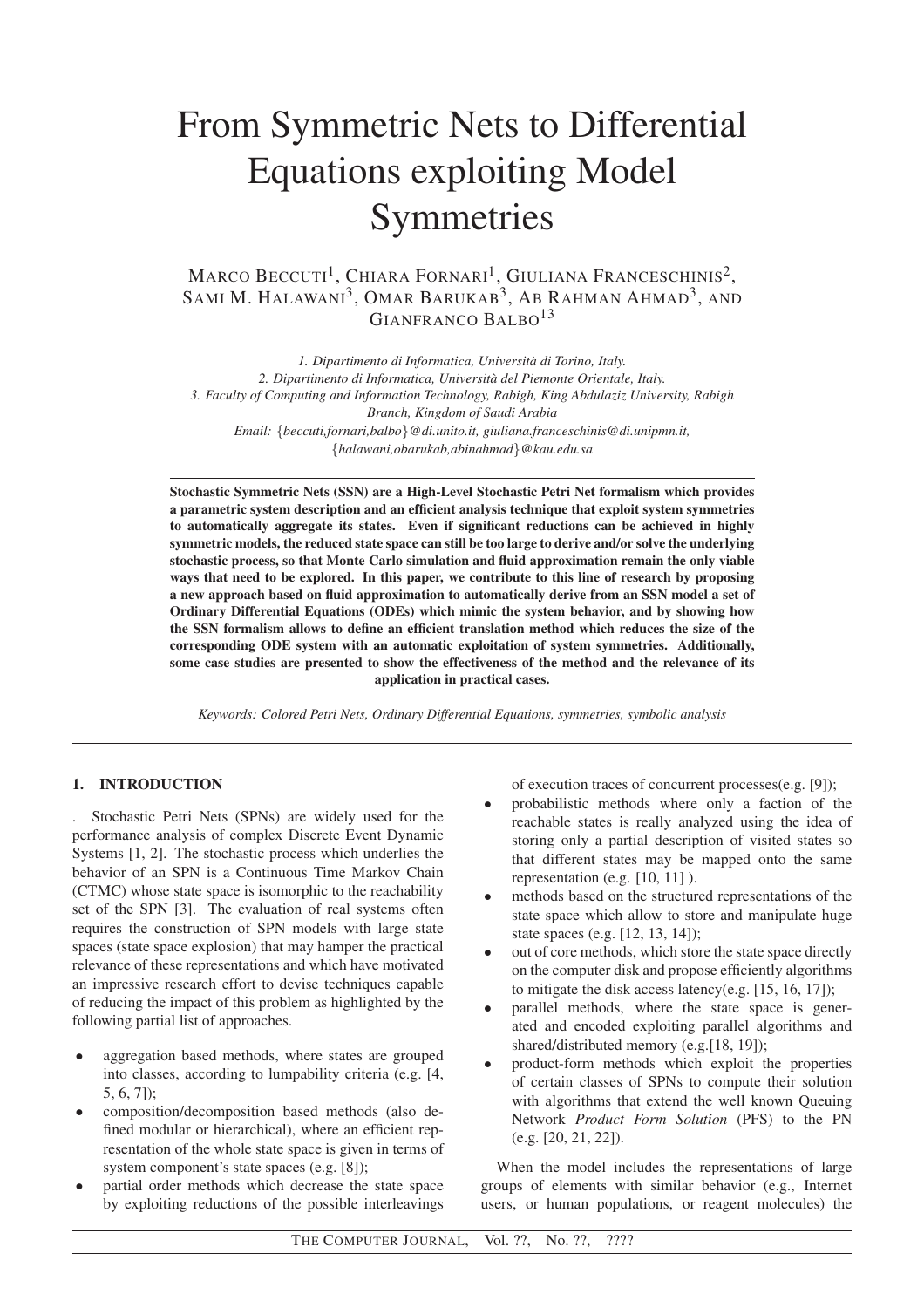exploitation of lumpability properties may turn out to be insufficient and performance indices are estimated with Discrete Event Simulation [23, 24] instead of being evaluated with numerical methods. An alternative to the use of simulation is the approximation of the stochastic model with a deterministic one in which the time evolution of interesting quantities is represented with a set of Ordinary Differential Equations (ODEs) whose solution provides the expected values of the performance indices as functions of time (e.g. [25, 26, 27]). The convergence of the solution of the system of ODEs with respect to the expected values of the desired performance indices when the sizes of the involved populations grow very large has been studied by many researches which, starting from the work of Kurtz [28], have shown that the accuracy of the approximation is acceptable when the model can be considered as the representation of a system of interacting population quantities [29, 30]. The approach is based on the idea of replacing the integer vector representation of the markings of the SPN model with a vector of real values, thus implying a "fluidification" of the tokens of the model.

Cases in which this deterministic approximation represents a reasonable analysis approach often refer to real systems characterized by internal symmetries which can be conveniently exploited to devise compact representations. For this purpose, a particular type of Colored Stochastic Petri Nets, called Stochastic Symmetric Nets  $(SSN)^1$  has been proposed which yield a representation of the system in a manner that is naturally suited to the construction of a lumped model [31]. Usually, this compact representation is used only at the level of the construction of the model [32] and is not exploited when the deterministic representation is desired. Indeed, in these cases the unfolding of the model is performed first, translating the compact colored net in a much larger (un-colored) SPN, and subsequently one ODE is written for each place of the resulting (detailed) model.

In this paper we describe how it is possible to automatically derive a reduced set of ODEs, which completely captures the behavior of the original model, exploiting the symmetrical properties of SSN representations not only at the construction level, but also at that of the solution. The idea is that of partitioning the set of ODEs, which can be derived from the original (and detailed) description of the model, into equivalent classes of ODEs which have indistinguishable solutions so that a representative equation is identified for each equivalent class. A reduced model may thus be defined collecting together only these representative equations so that a smaller computational effort is needed for the solution of the model. A similar result has already been discussed by Tschaikowsky and Tribastone in [33, 34] within the context of a fluid framework for PEPA [35], called GPEPA [36] where replicas of identical processes are grouped together and subsequently fluidified to define Fluid Process Algebra models which are exactly lumpable under certain conditions. Here we obtain the reduced set of ODEs following a completely different approach which has however many points in common with that of [33].

The rest of the paper is structured in the following manner. In Section 2, we provide an informal introduction to the SSN formalism with the description of a (relatively) simple model that will be used to help the reader to understand the details of the formalism and to play the role of a "running example" that will be used also to support the validity of our proposal. In Section 3 we recall the results characterizing the cases in which the fluidification of the model is possible and we show how this can be done on the unfolded version of an SSN model; in this same Section the construction of the reduced set of ODEs is also proposed, yielding the derivation of what we call "Symbolic" ODEs which are the representative elements of equivalent classes of basic ODEs. In Section 4 we show the use of our approach in the evaluation of several variants of the Running Example showing the effectiveness of the method both from the point of view of the sizes of the models that can be handled and of the consequent (much) smaller sizes of the systems of ODEs that need to be solved. Finally, in Section 5, we draw some conclusions on the relevance of the attained results and we highlight the research directions that we intend to pursue further to make the method applicable in a wider context.

## 2. STOCHASTIC SYMMETRIC NETS, SYMBOLIC MARKING AND FIRING

Before describing how to efficiently derive the ODE system from a Stochastic Symmetric Net (SSN) model, the SSN formalism is briefly introduced using the net in Fig. 1 and assuming that the reader has some basic knowledge of Stochastic Petri Net (SPN) [1] and of Colored Petri Nets (CPN) [37]. Then, the symbolic marking and firing notions for SSNs are recalled. A formal definition of both the formalism and the algorithms exploiting the symmetries can be found in [31].

### 2.1. SSN running example and informal definition

The SSN depicted in Fig. 1 is inspired by the epidemiological Susceptible-Infectious-Removed (SIR) model originally introduced in [38] and corresponds to the study of the progress of an epidemic in a large population as discussed in [39] using the SSN formalism. The model, which reflects this interpretation of the diffusion of an epidemic, assumes that there is an infected area where members of a large population are divided in three classes:

- 1. Class *Susceptible* groups all the population members that are not ill, but that are susceptible to the disease;
- 2. Class *Infectious* groups all the infected population members;
- 3. Class *Recovered* groups all the members of the population that were ill and that, recovering from the disease, are now immune.

Each member of the population typically progresses from susceptible to infectious and from infectious to recovered.

<sup>&</sup>lt;sup>1</sup>SSN were previously known as *Stochastic Well-formed Nets* [31]: recently the untimed version of such formalism has been included in the High Level Petri Nets ISO standard ISO/IEC 15909, under the new name of Symmetric Nets (part 1, annex B.2).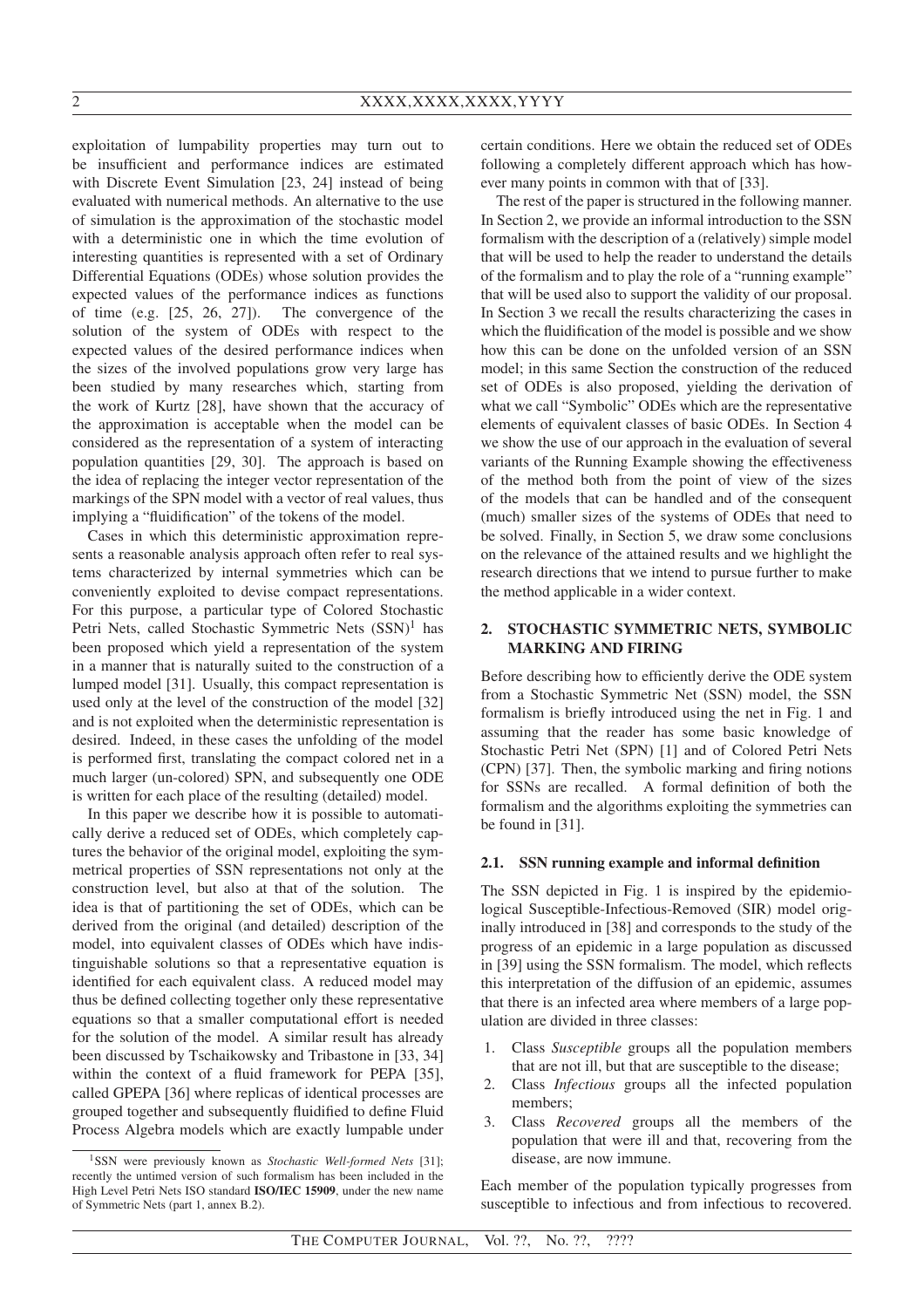

FIGURE 1. SSN net inspired to SIR model.

At any point in time, members of the population can leave the infected area (independently of their individual state) to reach the "outside world"; moreover, members of the outside world can enter the infected area joining the groups of the susceptible or infected population members.

The dynamics of the epidemic in a large population is represented in our model observing that the population members may be in one of four states represented by the following four places:

- Place *Outside* containing the population in the environment outside the system under observation that could enter the system at some point and leave it later on;
- Place *S* containing all the members susceptible to the disease;
- Place *I* containing all the infected members;
- Place *R* containing all the recovered members that are immune to the disease.

Each member of the population typically progresses from susceptible to infectious (transition *BecomeI*) depending on the number of (already) infected members, and from infectious to recovered (transition *BecomeR*). The sojourn times of each single member in any one of such states are random variables with negative exponential distributions

The population in the infected area may grow and decrease due to transitions *ArriveI* and *LeaveS*, *LeaveI*, *LeaveR*.

To make the model more interesting, the infected area is assumed to be divided into several zones characterized by different infection and recovering rates, and the population to be made of members of different age levels that may present different immune responses. Hence the members of the population and the zones are identified by specific sets of colors. Each member of the population randomly chooses to enter one of the zones of the infected area at the moment of his arrival, and can randomly move among the zones (transitions *MoveS*, *MoveI* and *MoveR*).

In an SSN, as in any colored net formalism, *color domains cd*() are associated with places and transitions. The color

domain of a place defines the possible colors of the tokens that it contains, while the color domain of a transition defines its possible *instances*<sup>2</sup>. The enabling condition and the state change associated with each transition instance are specified by means of functions associated with arcs: given the color identifying an instance of the transition connected to the arc, the function provides the (multi)set of colored tokens that will be added-to or removed-from the place connected to the arc. Color domains in SSNs are expressed by Cartesian products of *color classes* ( $C = \{C_1, \ldots, C_n\}$  is the set of all the classes) or by the neutral element  $(\varepsilon)$  consisting of a neutral color as in ordinary SPNs. Color classes may be seen as primitive domains and may be partitioned into *static subclasses*. The colors of a class represent entities of the same nature (e.g. population members), but only the colors within a static subclass are guaranteed to behave similarly (e.g. population members with the same immune response or age). Color classes may be ordered; a color class is ordered iff it is equipped with a successor function denoted by "!" defining a circular order on its elements.

In the net of Fig. 1 there are two color classes  $C_a$  and  $C_l$ modeling the age of the members of the population and the locations (zones) where they can be. The following static subclass partition could be defined,  $C_a = C_a^{young} \cup ... \cup C_a^{old}$ , identifying people of the same age possibly characterized by different recovery capabilities, and  $C_l = C_l^{MZ_1} \cup C_l^{MZ_n}$ defining macro-zones with different contamination levels. The color domain of places *Outside* is *Ca*, while places *S, I*, *R* have color domain  $C_a \times C_l$ .

The color domains of a transition, are defined through a list of typed variables  $(var(t))$ , whose types  $(type(var(t)))$ are selected among the color classes. The variables associated with a transition appear in the functions annotating its arcs and can be interpreted as function parameters; a transition instance binds each variable to a specific color of proper type. A *guard* can be used to define restrictions on the allowed instances of a transition: it is

<sup>2</sup>All the instances of a transition enabled in a given state are allowed to work in parallel.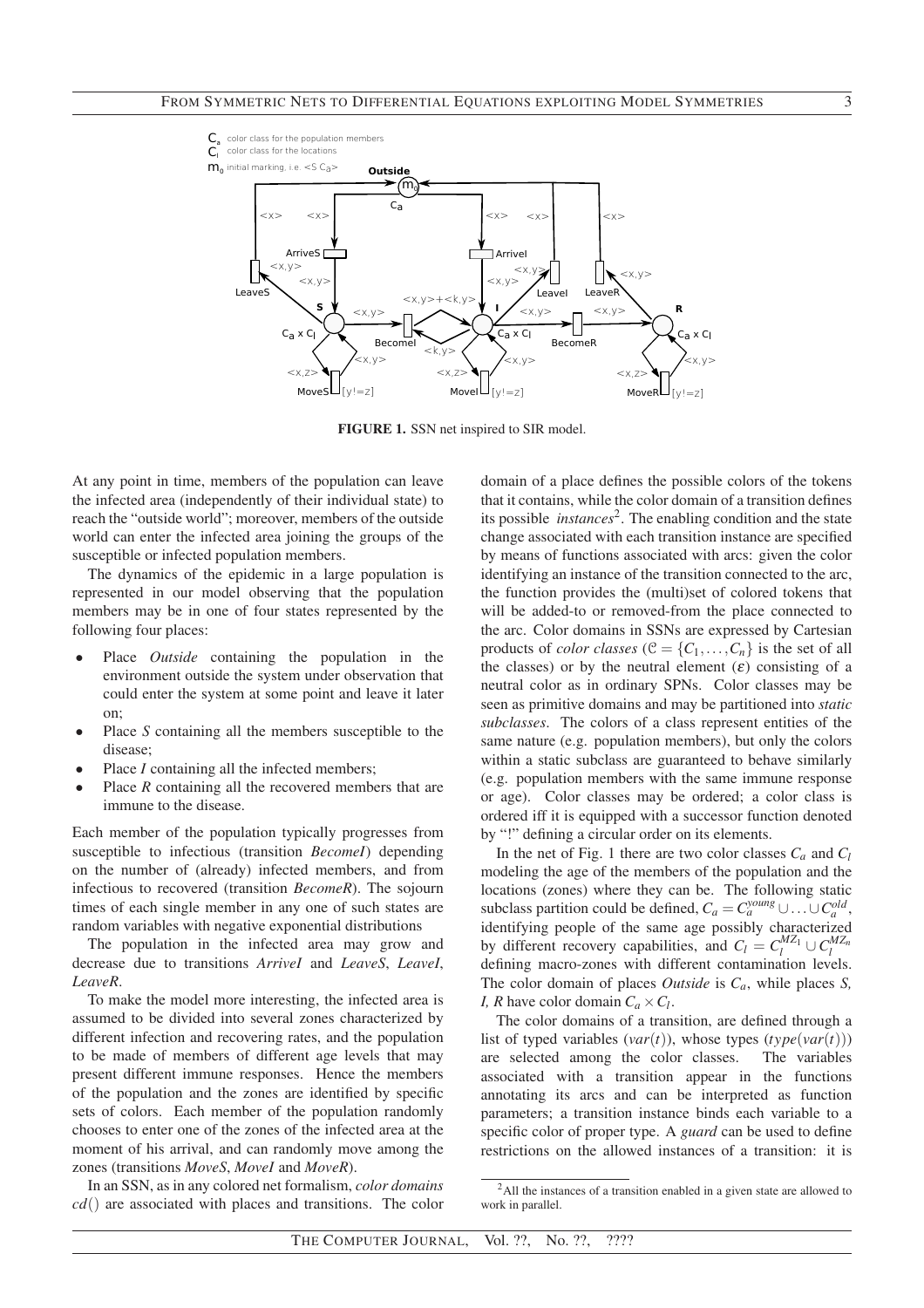a Boolean expression defined on the color domain of the transition and taking the form of a *standard predicate*. The terms of a standard predicate are *basic predicates*, which allow one to compare colors assigned to variables of the same type  $(x = y)$ , or to test whether a color element belongs to a given static subclass  $(d(x)) = C_{i,j}$ , or to compare the static subclasses of the colors assigned to two variables  $(d(x) = d(y)).$ 

For instance, the color domain of transitions *MoveS* is defined as  $x: C_a$ ;  $y, z: C_l$  meaning that the transition involves a population member (from color class  $C_a$ ) and two locations (belonging to color class  $C_l$ ); its guard  $y = z$  means that only the instances which move a member from a zone (*y*) to a different zone (*z*) are allowed.

Arc functions are expressed as sums of tuples (the tuple syntax simply represents the Cartesian product of its elements), where each element in a tuple is chosen from a set of predefined *basic functions* whose domains and codomains are respectively color classes and multisets (also called bags) on color classes. The basic functions that are allowed in the formalism are:

the *projection function* denoted by  $X_i$  and defined as:

$$
X_i(c_1,c_2,\ldots,c_n,\rightarrow \mapsto c_i
$$

the *successor function* denoted by  $!X_i$  and defined as:

 $!X_i(c_1, c_2, \ldots, c_n) \mapsto !c_i$ 

where the color operator "!" (already introduced) is defined only for ordered color classes and implies a circular ordering on its elements.

• the *diffusion function* (also called synchronization function, depending on whether it annotates an output or an input arc), which is constant, is denoted by  $S_i$  and is defined as follows:

$$
S_i(c_1, c_2, \ldots, c_n) \mapsto C_i
$$

The diffusion function can be restricted to a static subclass, denoted by  $S_{i,j}$  and defined as follows:

$$
S_{i,j}(c_1,c_2,\ldots,c_n)\mapsto C_{i,j}
$$

Notice that in practice the symbols  $X_i$  used above to denote the projection function are substituted by names of transition variables (representing the transition parameters) in the models. The variable-based notation usually makes the model more readable.

Moreover, a linear combination of basic functions is also a basic function. Input, output and inhibitor arcs are denoted  $I, O, H[p, t]$  :  $cd(t) \rightarrow Bag(cd(p))$ .

The specification of the stochastic behavior is given by associating with any transition<sup>3</sup> a set of functions  $\omega_t$ :  $cd(t) \rightarrow \mathbb{R}$  expressed in the following form:

$$
\omega(t) = \begin{cases} r_1 & cond_1 \\ r_2 & cond_2 \\ \dots & r_n & cond_n \\ r_n + 1 & otherwise \end{cases}
$$

 $3$ In this paper we do not consider immediate transitions [1].

where *cond<sup>i</sup>* is a boolean expression comprising standard predicates on the transition color instance and predicates on the marking (defined in terms of static subclasses) so that the firing rate  $r_i$  of a transition instance can depend only on the static subclasses of the objects assigned to the transition parameters, and not on the assigned objects themselves.

For instance, if we want to model a faster movement of the infected members among the zones in the same macro-zone, then we have to define  $\omega(MoveI)$  as follows:

$$
\omega(MoveI) = \begin{cases} r_1 & d(x) = d(y) \\ r_2 & d(x)! = d(y) \end{cases}
$$

with  $r_1 > r_2$  and  $x, y \in \text{var}(M \text{ over } I)$ . This specification of the stochastic component of the model implicitly assumes that transition firing times are instances of negative exponential distributions and that the stochastic process driving the dynamic of model is a CTMC.

Having provided these basic definitions, let us introduce the concepts of *ordinary marking* and *transition instance enabling and firing*.

DEFINITION 2.1 (Ordinary Marking). *An ordinary marking m is a function mapping each place p into a multiset on cd*(*p*)*, denoted as a weighted sum of color elements (indeed, a place can contain more than one token of a given color).*

For instance, an ordinary marking for the model in Fig.1 assuming the basic color classes  $C_a = \{a1, a2, a3\}$ and  $C_l = \{l1, l2, l3\}$  is  $m = I(\langle a1, l2 \rangle + \langle a2, l2 \rangle + \langle a3, l3 \rangle)$ representing the state where *a*1,*a*2 are infected in zone *l*2 and *a*3 is infected in zone *l*3.

Moreover, we define as a *symmetric* marking an ordinary marking where the marking in each place can be expressed as a sum of tuples of static subclasses (consistent with the color domain of such a place) multiplied by a integer coefficient.

DEFINITION 2.2 (Transition Instance enabling and firing). *An instance of a given transition t is an assignment of actual values to the transition variables var*(*t*)*. We use the notation*  $\langle t, c \rangle$  *to denote an instance, where c is the assignment, also called* binding*.*

*A transition instance*  $\langle t, c \rangle$  *is enabled and can fire in an ordinary marking m iff: 1) its guard evaluated on c is true; 2*) ∀ $p ∈ P$ , I[ $p$ ,*t*](*c*) ≤ *m*( $p$ )∩H[ $p$ ,*t*](*c*) > *m*( $p$ )*, where* ≤ *and* > *are comparison operators among multisets.*

*The firing of the enabled transition instance*  $\langle t, c \rangle$  *in* **m** *produces a new marking* **m**<sup>*'*</sup> such that  $∀p ∈ P, m'(p) = m(p) - I[p, t](c) + O[p, t](c)$ 

For example, consider the marking  $m$ *Outside*( $\langle a1 \rangle$ , $\langle a2 \rangle$ , $\langle a3 \rangle$ ): it enables nine instances of both, transitions *ArriveS* and *ArriveI* with  $x = a1$  or  $x = a2$ or  $x = a3$ , and  $y = l1$  or  $y = l2$  or  $y = l3$ .

The constraints on the syntax of SSNs allow the automatic exploitation of the symmetries of the model through a symbolic representation of markings.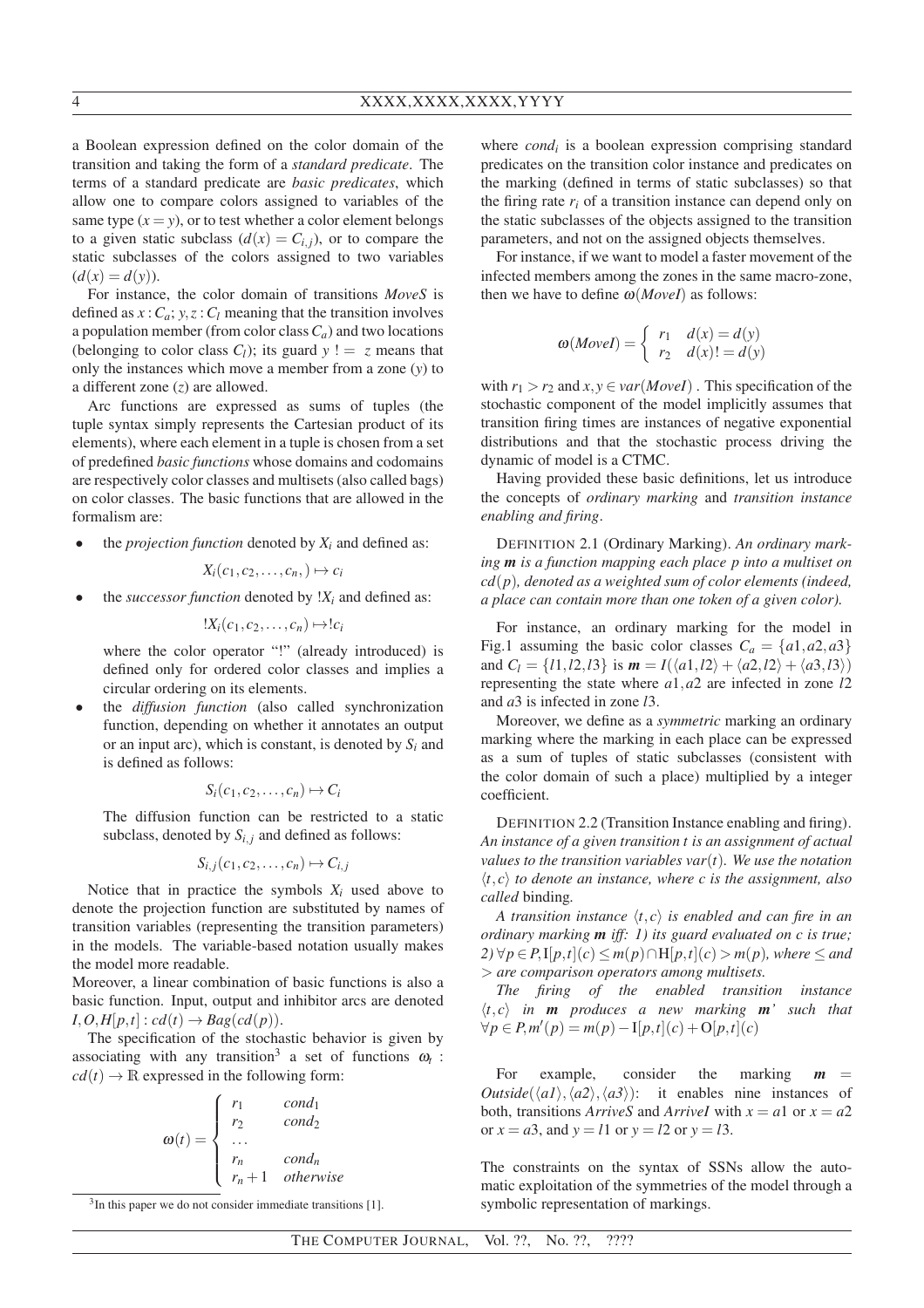This idea is based on the existence of *Symbolic Markings* (SMs) which are compact representations for sets of equivalent ordinary markings, where the actual color of tokens is abstracted away, but the ability to distinguish tokens with different colors and to establish their static subclass is retained.

<sup>D</sup>EFINITION 2.3 (Symbolic marking). *An SM <sup>m</sup>*<sup>b</sup> *is an equivalence class of ordinary markings; two markings are equivalent if one can be obtained from the other by applying a color permutation preserving static subclasses.*

For instance considering  $C_l$  partitioned in  $C_l^1 = \{l1, l2\}$ and  $C_l^2 = \{l3\}$ , the two markings  $m = I(\langle a1, l2 \rangle + \langle a2, l2 \rangle + \langle a2, l2 \rangle)$  $\langle a3,13 \rangle$  and  $m' = I(\langle a1,11 \rangle + \langle a2,11 \rangle + \langle a3,13 \rangle)$  belong to the same SM -where there are two infected members (*a*1,*a*2) in the same zone of the first macro-zone  $(C_l^1)$  and one  $(m3)$  in the second macro-zone  $(C_l^2)$ - since we may obtain  $m'$  from *m* by applying the permutation that exchanges the colors *l*1 and *l*2, and vice versa. Observe that instead, marking  $m'' = I(\langle a_1, l_3 \rangle + \langle a_2, l_3 \rangle + \langle a_3, l_1 \rangle)$  does not belong to the same SM of *m* and *m*′ since it is not possible to permute *l*1 and *l*3 because they belong to different static subclasses.

Given two equivalent markings  $m_1$  and  $m_2$  (belonging to the same SM  $\hat{m}$ ) it is possible to show that there is a 1:1 correspondence between the transition instances enabled in  $m_1$  and those enabled in  $m_2$ . Indeed, if *s* is the permutation that allows one to obtain marking  $m_2$  from  $m_1$ , i.e.  $m_2 =$ *s*.*m*<sub>1</sub>, for each transition instance  $\langle t, c \rangle$  enabled in *m*<sub>1</sub> there exists a transition instance  $\langle t, s, c \rangle$  enabled in  $m_2$  with the same rate. Moreover markings  $m'_1$  reached by firing  $\langle t, c \rangle$ in  $m_1$ , and  $m'_2$  reached by firing  $\langle t, s, c \rangle$  in  $m_2$  are equivalent (i.e. they belong to the same SM  $\hat{\mathbf{m}}'$ : indeed  $\mathbf{m}'_2 = s.\mathbf{m}'_1$ ). A consequence of this property is that the CTMC derived from the SSN model satisfies both the strong and exact lumpability conditions [31] with respect to the aggregation of equivalent states. If the equivalent states in the initial SM are equiprobable at time 0, then it is always true that the markings belonging to the same equivalence class remain equiprobable at any time: since in this paper we are considering only symmetric markings, then the precondition for equiprobability is always satisfied.

Let us now define the *static partition* of a place color domain: if  $C_i$  is the set of static subclasses of class  $C_i$ , the static partition of color domain  $C_1 \times C_2 \times C_3$  is  $\tilde{C}_1 \times \tilde{C}_2 \times \tilde{C}_3$ ; moreover, abusing notation, if  $c = \langle c_1, c_2, c_3 \rangle$  is a color in  $C_1 \times C_2 \times C_3$ , let us denote  $d(c) = \langle d(c_1), d(c_2), d(c_3) \rangle$  the static partition it belongs to.

Given a place *p* with color domain  $cd(p)$ , the average number of tokens of color  $c \in cd(p)$  has the following property:  $\forall c, c' : d(c) = d(c'), \overline{m}(p)(c) = \overline{m}(p)(c'),$  i.e. the average number of colored tokens in *p* is the same for all colors in the same static partition element. This can be proved as follows:

$$
\bar{m}(p)(c) = \sum_{m \in RS} \pi(m) m(p)(c) \tag{1}
$$

(where  $\pi(m)$  is the probability of marking *m*, either at a given time *t* or in steady state). Let  $c' : d(c) = d(c')$  be

a color in the same static partition element: i.e.  $c' = s.c$ for some permutation *s* preserving static partitions; now applying permutation *s* to equation (1) we obtain

$$
\bar{m}(p)(s.c) = \sum_{s.m:m \in RS} \pi(s.m) \, s.m(p)(s.c) \tag{2}
$$

Due to the hypothesis of initial symmetric marking,  ${s.m|m \in RS}$  = *RS*, moreover *s.m* is in the same SM as *m* and hence have the same probability, i.e.  $\pi(m) = \pi(s.m)$ , finally  $s.m(p)(s.c) = m(p)(c)$  by definition of  $s.m$ .

An interesting feature of the SSN formalism is that it is possible to define a canonical symbolic representation for SMs, and to derive the set of reachable SMs by applying a symbolic firing rule. From the symbolic reachability graph it is possible to automatically derive the lumped Markov chain that could be constructed by exploiting the strong lumpability property of the ordinary Markov chain with respect to the state space partition into equivalence classes induced by the marking equivalence relation.

#### *Unfolding procedure.*

As we will see, the proof of correctness of our fluid approximation requires to translate an SSN model into its equivalent SPN. To explain how this is accomplished, we now briefly recall this procedure (more details can be found in [32, 40]).

The translation of an SSN model into an equivalent SPN is always possible by means of an unfolding procedure, which consists of replicating places and transitions as many times as the cardinalities of the corresponding color domains. Colors disappear in the unfolded model and the complex behavior due to color combinations, color arc functions, and color transition guards, is encoded with a net structure in which tokens are indistiguishable entities and new transitions, places, and arcs are introduced to account for the different actions performed by instances of the same transition on colored tokens. For what concerns places that contain tokens of different classes, the cross-product of the color domains are computed and each resulting element associated with the original name of the place becomes the name of a corresponding new place in the unfolded net. These place replicas are thus named  $p_{c_1,\dots,c_n}$ . Similarly, for what concerns the transitions, the new names in the unfolded net start with the name of the transition in the SSN model, followed by a list expressing the binding. The possible bindings are derived accounting for the restrictions possibly imposed by the associated transition guards (when present). These transition replicas are thus named  $t_{c_1,\ldots,c_n}$ where  $\forall x_i \in \text{var}(t) x_i = c_i$ ; moreover, if an arc connecting *t* and *p* exists in the SSN model and is annotated with function *f*(.), then  $\forall c' \in f(c)$  an arc connecting  $p_{c_1,...,c_n}$  and  $t_{c_1,...,c_n}$ appears in the unfolding with weight  $f(c)(c')$  (multiplicity of  $c'$  in multiset  $f(c)$ ).

An example of unfolding is shown in Fig. 2, where we assume the color class  $C_1$  defined as follows:  $C = {\alpha, \beta, \delta}$ . The unfolding of the SSN model in Fig. 2(left) is depicted in Fig. 2(right).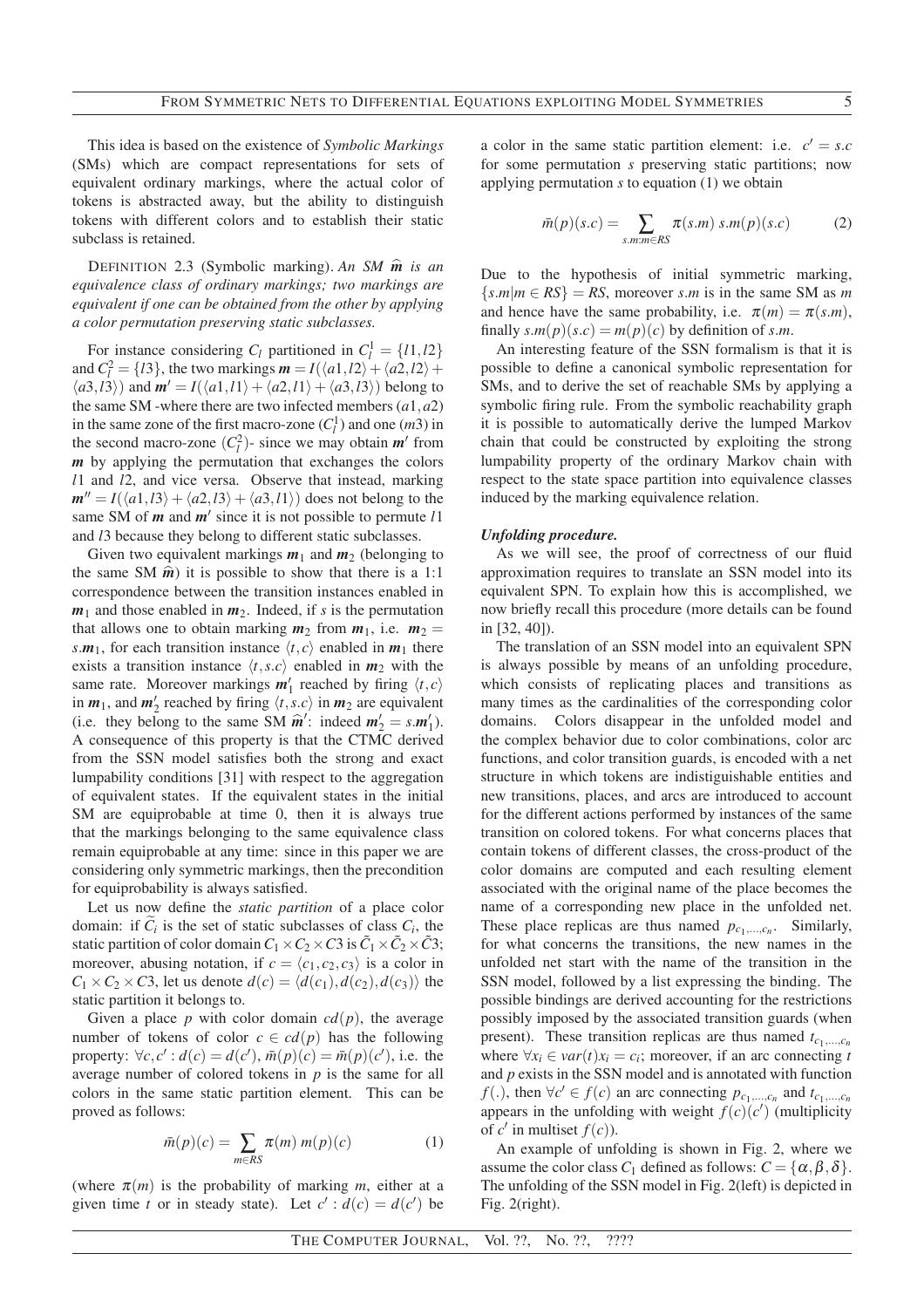

FIGURE 2. An example of unfolding.

## 3. FROM AN SSN MODEL TO THE CORRESPOND-ING ODE SYSTEM

One of the most standard approaches to analyze an SNN model consists in automatically deriving the (lumped) CTMC (which represents its underlying stochastic behavior [31]) and then performing its transient and/or steady-state analysis by analytic or numerical approaches [41]. However, there are cases in which this type of analysis is unfeasible, due to the size of the state space (i.e. state space explosion), which can be too large even when the model can be lumped (aggregated) on the basis of its symmetry properties. To cope with this problem, discrete event simulation [39, 24] or fluid approximation [42, 43, 27, 44] remain the only viable ways for studying the behavior of these type of systems.

In this paper we focus on the fluid approximation approach and we propose a fluidification method which exploits the symmetries of the models expressed with the SSN formalism to reduce the size of the system of Ordinary Differential Equations (ODE system) that can be used to obtain an approximate representation of the behavior of the model.

Before discussing such an approach, we recall how an SPN model can be evaluated by fluid approximation. Using the notation introduced in the previous Section, we can recall that an SPN is characterized by a set of functions  $I, O, H[p, t] : t \rightarrow p$  that drive the evolution of the net from its initial marking  $m_0$ . Given a marking  $m$ , a transition t is enabled in *m* if  $\forall p \in P, I[p, t] \leq m(p) \cap H[p, t] > m(p)$ . Let  $E(m)$  be the set of transitions enabled in marking  $m$ , the enabling degree of transition *t* is defined as

$$
\forall t \in E(\mathbf{m}) : e(t, \mathbf{m}) = \min_{j: I(t, p_j) \neq 0} \left\lfloor \frac{m(p_j)}{I[t, p_j]} \right\rfloor \tag{3}
$$

The firing of transition *t* in marking *m* produces a new marking  $m' = m + L[t]$ , where  $L[t] = O[t] - I[t]$ . We can thus say that marking *m*′ is *directly reachable* from *m* during the evolution of the net if  $(m' – m) \in \Delta(m)$  where  $\Delta(m) = \{L[t]:$  $t \in E(m)$ . In the CTMC that underlies the behavior of an SPN, the change of marking of the SPN corresponds to the change of state which takes place with a rate that depends on the time parameter of the transition that fires. If we assume that all the transitions of the SPN use an infinite server firing policy [1] the rate of the CTMC corresponding to the firing of transition *t* is

$$
q_{m,m'} = \sum_{t:L[t] = (m'-m)} \omega(t)e(t,m)
$$
 (4)

Having recalled the relationship existing between the definition of an SPN and the corresponding CTMC, we can now proceed with the presentation of the definition and of the theorem originally derived by Kurtz [28], which we express in a form that is directly related to the definition of SPNs, providing a formal relation between the CTMC and its fluid approximation.

DEFINITION 3.1. Let  $X_{\eta}(v)$  be a parametric family of *Markov chains with*  $\eta \in \mathbb{N}$ *, and state spaces*  $S_{\eta} \subset \mathbb{Z}^k$ *, such a family is called density dependent iff there exists a* continuous function  $f(y, l)$ ,  $y \in \mathbb{R}^k, l \in \Delta(y)$  such that *the non-diagonal entries of the infinitesimal generator corresponding to*  $X_n(v)$  *can be written in the form:* 

$$
q_{k,k+l} = \eta f\left(\frac{k}{\eta}, l\right) \tag{5}
$$

*and the initial state of the chain is*  $\eta x_0, x_0 \in \mathbb{Z}^k$ , with *probability one.*

Let  $X(v)$  be a deterministic process denoting the solution of the ODE system

$$
\frac{dX(v)}{dv} = \sum_{l \in \Delta(X(v))} f(X(v), l) \tag{6}
$$

with initial condition  $X(0) = x_0$ , meaning that the initial value of the deterministic process  $X(v)$  is equal to the initial state of the parametric family of density dependent Markov chains  $X_n(v)$  divided by  $\eta$ .

In [28] Kurtz has showed that under relatively mild conditions on function *f* the following relation holds between the function  $X(v)$  and a trajectory of the CTMC *X*η(*v*):

$$
\forall \delta > 0 : \lim_{\eta \to \infty} P\left\{ \sup_{u \le v} \left| \frac{1}{\eta} X_{\eta}(u) - X(u) \right| > \delta \right\} = 0. \tag{7}
$$

Informally this means that if we consider a sequence of CTMCs with increasing initial state (i.e., the sequence of initial states is  $x_0$ ,  $2x_0$ ,  $3x_0$ , ...,  $\eta x_0$ ) and if we assume that the infinitesimal generators corresponding to this sequence satisfy the conditions expressed by Eq. 5, then, as  $\eta$  becomes large, the behavior of the CTMC converges to the solution of the ODEs given in Eq. 6. In this situation, the probability of finding differences between a trajectory of the CTMC and the solution of the ODEs in a finite time horizon  $(0, v)$  that are larger than a predefined arbitrarily small threshold, is zero.

Using the same reasoning presented in [29, 30] to prove that modeling interacting "populations/quantities" in process algebra leads to a family of density dependent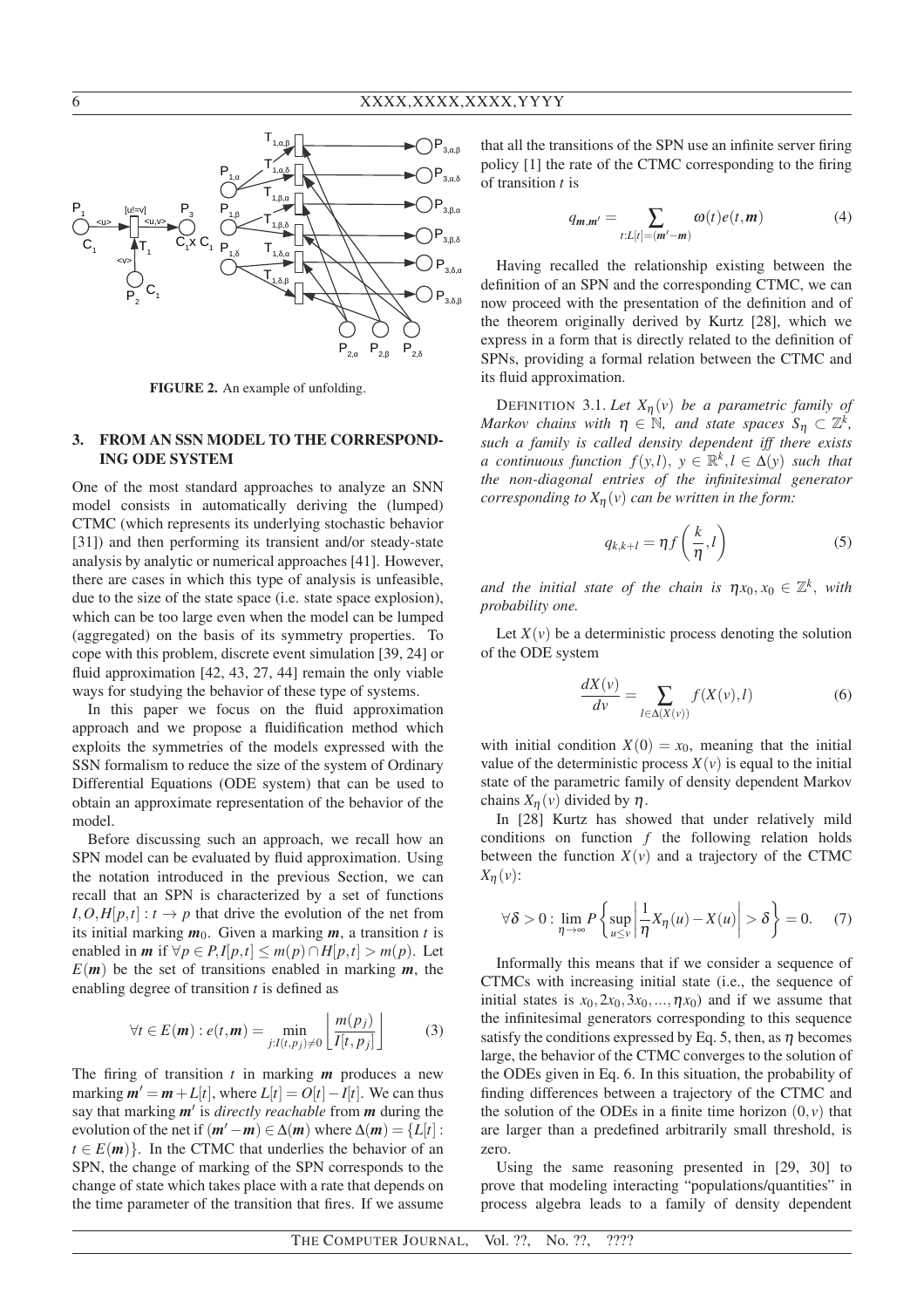

FIGURE 3. A simple SPN model used to explain fluidification.

CTMCs, then it is straightforward to show that the CTMCs constructed from the Petri nets modeling the same type of systems are density dependent too. Hence any SPN model, representing the interaction among "populations/quantities" growing to infinity in the same manner, can be approximated by ODE systems. Observe that in [42] the authors show how this class of models can be enlarged considering only some constraints on the net structural level. (i.e. deadlock trap properties ).

Now we describe the ODEs which provide the fluid approximation of an SPN. Denote with *x* the state of the system as a vector of real numbers and with  $t_i$  an infinite server transition, which moves "fluid" tokens from a state *x* to a state  $x'$  with speed:

$$
s(t_i, x) = \omega(t_i) \min_{j: I(p_j, t_i) \neq 0} \frac{x_j(v)}{I[p_j, t_i]},
$$
\n(8)

Such speed depends on the rate of the transition,  $\omega(t_i)$ , and on its *enabling degree* which is a function of the quantities of tokens present in its input places.

The number of tokens  $x_i$  in the *i*-th place evolves according to the following ODE:

$$
\frac{dx_i(v)}{dv} = \sum_{j=1}^m s(t_j, x(v))(O[p_i, t_j] - I[p_i, t_j])
$$
(9)

so that if place  $p_i$  is an input (output) place of transition  $t_j$ then transition  $t_j$  is removing (adding) tokens from (to) place  $p_i$  according to the multiplicity given by function  $I(0)$ .

The model behavior is then represented by one equation for each individual place, so that the computational complexity grows linearly with the number of places, while the size of the underlying CTMC grows exponentially.

Now, we provide an example of fluid approximation for the simple SPN model in Fig. 3 where its *I* and *O* matrices are:

$$
I = \left(\begin{array}{cc} 1 & 0 \\ 0 & 1 \end{array}\right) \qquad \qquad O = \left(\begin{array}{cc} 0 & 1 \\ 1 & 0 \end{array}\right)
$$

and the initial marking  $m_0(P_1) = \eta$  ( $\eta = 100$ ).

Then, from equation 9 the following ODE system can be written:

| <b>Time</b> | <b>CTMC</b> | ODE       | $Error_{\%}$ |
|-------------|-------------|-----------|--------------|
| 0.0001      | 99.9919     | 99.990001 | 0.0018991    |
| 0.0002      | 99.9838     | 99.980004 | 0.0037966    |
| 0.0011      | 99.8949     | 99.890121 | 0.0047840    |
| 0.0019      | 99.8142     | 99.810361 | 0.0038461    |
| 0.0027      | 99.7336     | 99.730728 | 0.0028796    |
| 0.0035      | 99.6532     | 99.651222 | 0.0019848    |
| 0.0116      | 98.8558     | 98.853353 | 0.0024753    |
| 0.0197      | 98.0712     | 98.068304 | 0.0029529    |
| 0.0278      | 97.2992     | 97.295871 | 0.0034214    |
| 0.0359      | 96.5397     | 96.535851 | 0.0039869    |
| 0.0849      | 92.1901     | 92.191678 | 0.0017116    |
| 0.134       | 88.2473     | 88.245389 | 0.0021655    |
| 0.183       | 84.6731     | 84.67514  | 0.0024092    |
| 0.2321      | 81.4327     | 81.431891 | 0.0009934    |
| 0.4008      | 72.4317     | 72.430531 | 0.0016139    |
| 0.5204      | 67.6567     | 67.658602 | 0.0028112    |

**TABLE 1.** Average number of tokens in the place  $P_1$  at time  $t$  with  $n = 100$ .

$$
\frac{dx_{P_1}}{dv} = -\omega(T_1)(\min[x_{P_1}]) + \omega(T_2)(\min[x_{P_2}])
$$
\n
$$
\frac{dx_{P_2}}{dv} = +\omega(T_1)(\min[x_{P_1}]) - \omega(T_2)(\min[x_{P_2}])
$$

where  $x_{P_1}(0) = 1$  and  $x_{P_2}(0) = 0$ 

In Table 1 the average number of tokens in the place *P*<sup>1</sup> at time *t*, computed by solving the underlying CTMC with standard methods and with the ODE system, are reported (i.e. second and third column respectively). Observe that the results computed by the ODE system reported in the third column are multiplied by  $\eta$ . Finally, the last column reports the percentage errors (i.e.  $\frac{|v_{CTCM}-v_{ODE}|}{v_{CTCM}} * 100$ ) which are very *vCTCM* small.

#### 3.1. Fluidification of the unfolded model

The conceptually simpler way of representing the limit behavior of a SSN model with an ODE system consists of translating the SSN model into a standard SPN via an *unfolding* procedure, and then of applying the method discussed above when writing one Ordinary Differential Equation for each place of the resulting model [32]. As we will see shortly with an extensive discussion of the method applied in the case of an extremely small example, this approach yields a redundant set of ODEs which could be reduced suggesting the possibility of devising a method that may automatically produce such smaller set of ODEs.

Having described at the end of the previous sub-section how it is possible to provide a fluid approximation of an SPN, we can easily define a fluid approximation of an SSN model as follows: first the SSN model is translated into an equivalent SPN using the unfolding operator (defined in Sec. 2), then the fluid approximation discussed before is applied on the derived SPN model.

To show how this approach can be followed and to get suggestions on ways to optimize this process, let us study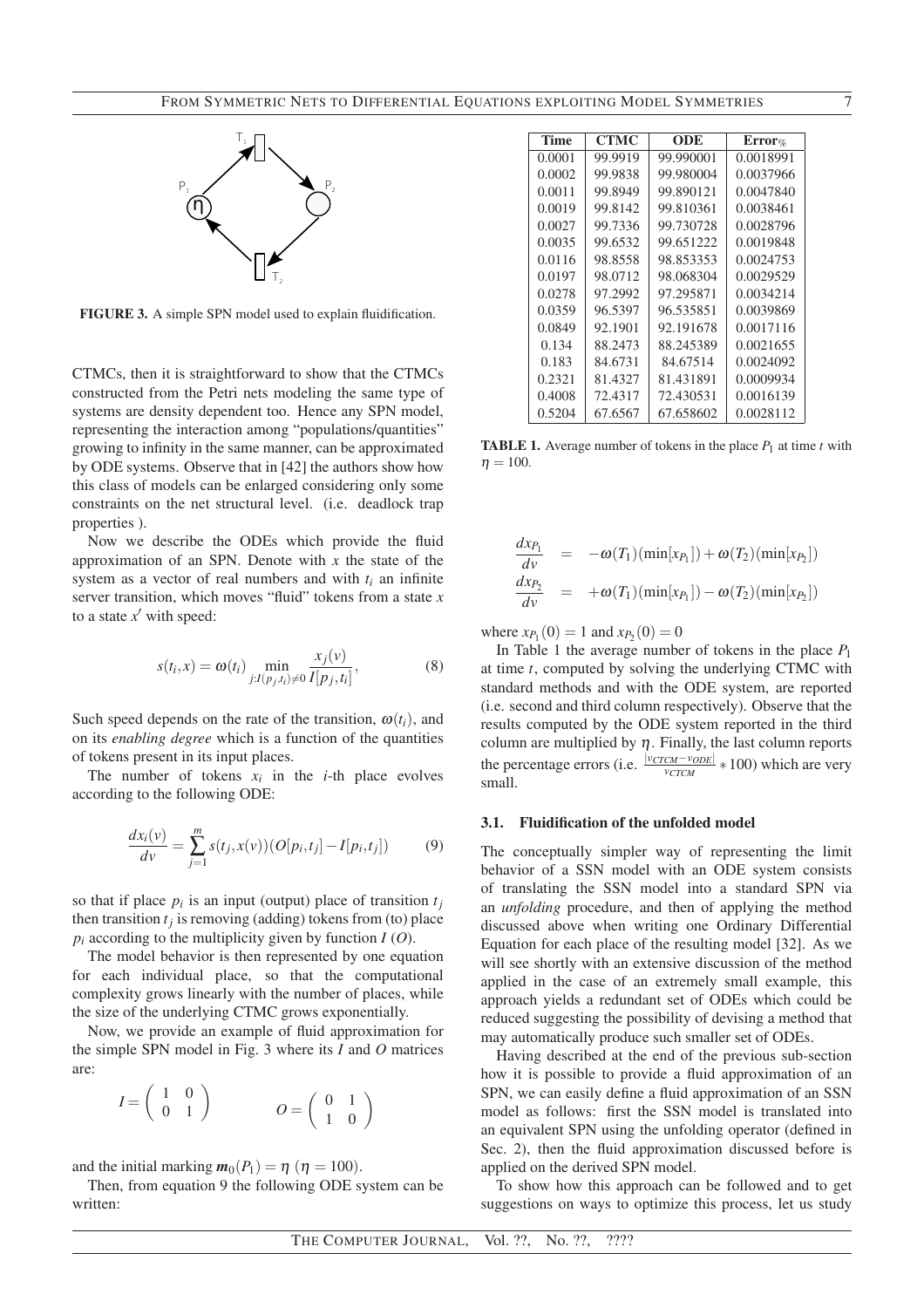| $dx_{P_{1,\alpha}}$<br>dv                                                 |     | $-\lambda(\min[x_{P_{1,\alpha}}, x_{P_{2,\beta}}]) - \lambda(\min[x_{P_{1,\alpha}}, x_{P_{2,\delta}}])$ |
|---------------------------------------------------------------------------|-----|---------------------------------------------------------------------------------------------------------|
| $dx_{P_{1,\underline{\beta}}}$<br>$d\nu$                                  | $=$ | $-\lambda(\min[x_{P_{1,\beta}}, x_{P_{2,\alpha}}]) - \lambda(\min[x_{P_{1,\beta}}, x_{P_{2,\delta}}])$  |
| $dx_{{\cal P}_{1,\delta}}$<br>$d\nu$                                      |     | $-\lambda(\min[x_{P_{1,\delta}}, x_{P_{2,\alpha}}]) - \lambda(\min[x_{P_{1,\delta}}, x_{P_{2,\beta}}])$ |
|                                                                           |     |                                                                                                         |
| $dx_{P_{2,\alpha}}$<br>$d\nu$                                             |     | $-\lambda(\min[x_{P_{1,\beta}}, x_{P_{2,\alpha}}]) - \lambda(\min[x_{P_{1,\delta}}, x_{P_{2,\alpha}}])$ |
| $dx_{P_{2,\beta}}$<br>$d\nu$                                              | $=$ | $-\lambda(\min[x_{P_{1,\alpha}}, x_{P_{2,\beta}}]) - \lambda(\min[x_{P_{1,\delta}}, x_{P_{2,\beta}}])$  |
| $dx_{P_{2,\delta}}$<br>$d\nu$                                             |     | $-\lambda(\min[x_{P_{1,\alpha}}, x_{P_{2,\delta}}]) - \lambda(\min[x_{P_{1,\beta}}, x_{P_{2,\delta}}])$ |
|                                                                           |     |                                                                                                         |
|                                                                           |     |                                                                                                         |
| $dx_{P_{3, \alpha, \underline{\beta}}}$<br>dv                             |     | $+\lambda\left(\min[x_{P_{1,\alpha}},x_{P_{2,\beta}}]\right)$                                           |
| $dx_{P_{3,\alpha,\delta}}$<br>dv                                          | $=$ | $+\lambda(\min[x_{P_{1,\alpha}},x_{P_{2,\delta}}])$                                                     |
| $dx_{P_{3,\beta,\alpha}}$<br>$d\nu$                                       | $=$ | $+\lambda\left(\min[x_{P_{1,\beta}},x_{P_{2,\alpha}}]\right)$                                           |
| $dx_{P_{3,\beta,\delta}}$<br>$d\nu$                                       | $=$ | $+\lambda\left(\min[x_{P_{1,\beta}},x_{P_{2,\delta}}]\right)$                                           |
| $dx_{P_{3,\delta,\alpha}}$<br>dv<br>$dx_{P_{3,\delta,\underline{\beta}}}$ | $=$ | $+\lambda \left( \min [x_{P_{1,\delta}}, x_{P_{2,\alpha}}]\right)$                                      |

TABLE 2. Full set of ODEs for the model of Fig. 2.

the behavior of the simple example of Fig. 2(a), where *C* contains the color class  $C_1 = {\alpha, \beta, \delta}$  with only one static subclass  $C_{1,1}$ .

Applying the unfolding operator on this SSN, we derive the SPN model of Fig. 2(b), where the two input places of the colored model are replaced by the six input places that account for the cardinality of color class  $C_1$  and where the only transition of the colored model is replaced with six transitions identified by the combinations of colored tokens that the transition in the colored model may withdraw from the input places upon its firing. Transitions  $T_{\alpha,\alpha}, T_{\beta,\beta}$ , and *T*<sub>δ,δ</sub> connected to places  $P_{3,\alpha,\alpha}, P_{3,\beta,\beta}$  and  $P_{3,\delta,\delta}$  are not explicitly represented in the unfolded net (Fig. 2(b)), since they cannot fire due to the guard  $[x! = y]$ , thus implying that their output places would be constantly empty.

From the unfolded model in Fig. 2(b), and observing that  $\omega(T_1) = \lambda$  and  $\forall p \in P, I(p, T_{1,*,*}) \leq 1$  we can derive the system of 12 ODEs shown in Table 2 where, to avoid unneeded complexity, we use variables of the type  $x_{P_{1,\alpha}}$ where we should write  $x_{P_{1,\alpha}}(v)$  to explicitly express their dependence on *v*.

These 12 ODEs (which are organized to highlight their correspondence with the different places of the original SSN model) contain quite a lot of redundancy. Indeed, referring for a moment to the three equations that describe the

dynamics of place  $P_1$ , we can observe that any permutation of the members of the static color sub-class  $C_{1,1}$  applied to the elements of the first equation maps it into the other two (for instance, if we replace  $\{\alpha, \beta, \delta\}$  in the first equation with  $\{\beta, \alpha, \delta\}$  we obtain the second one)<sup>4</sup>. Moreover, if we assume that the initial marking  $X(0)$  is *symmetric*, meaning that colors of a static subclass are equally numerous in all the net places<sup>5</sup>, it is possible to see that the evolution in time of the three quantities described by the three differential equations are identical. Referring again to the first of the three equations we are considering in this moment, this has an important effect on the evaluation of the right-handside of this equation since it allows us to (freely) substitute  $\min[x_{P_{1,\alpha}}(v), x_{P_{2,\beta}}(v)]$  with  $\min[x_{P_{1,\alpha}}(v), x_{P_{2,\delta}}(v)]$ , or even with  $\min[x_{P_{1,\alpha}}(v), x_{P_{2,\alpha}}(v)]$ . Based on this observation, we can rewrite this same equation in the following manner

$$
\frac{dx_{P_{1,\alpha}}}{dv} = -\lambda(\min[x_{P_{1,\alpha}}, x_{P_{2,\beta}}]) - \lambda(\min[x_{P_{1,\alpha}}, x_{P_{2,\beta}}])
$$

which means

$$
\frac{dx_{P_{1,\alpha}}}{dy} = -2\lambda(\min[x_{P_{1,\alpha}}, x_{P_{2,\beta}}])
$$

This last result says that, as long as the permutation remains within the static subclass constraints mentioned before, the identity of the tokens belonging to a static sub-class becomes inessential. This is consistent with the symbolic marking concept discussed in the previous section, thus suggesting that a single symbolic differential equation can be written for each component of the symbolic marking to describe the temporal evolution of this representative quantity.

Recalling the same idea behind the definition of symbolic marking, we can define the notion of "symbolic" ODE: a compact representation for a set of equivalent ODE, where the actual color identity is abstracted away, but the ability to distinguish different colors and to establish their static subclass is retained.

DEFINITION 3.2 (Symbolic ODE). *A symbolic ODE*  $(denoted \overline{ODE})$  is an equivalence class of ODEs, such that *two ODEs are equivalent if one can be obtained from the other by applying a color permutation preserving static subclasses.*

A symbolic ODE representation can be formalized as follows:

DEFINITION 3.3 (Symbolic ODE representation). *A representation*  $\Re$  *of a symbolic ODE is a tuple:* 

$$
\mathscr{R}=\langle \widetilde{c}, \widetilde{s}, \mathscr{M}\rangle
$$

*where*

•  $\tilde{c}: C \to \mathbb{N}$  *is a mapping from a color to the index of its corresponding color class.*

<sup>4</sup>A similar reasoning applies also to the equations of the other groups.

<sup>&</sup>lt;sup>5</sup>If  $n_{\alpha}^{i}(0)$  is the number of instances of tokens of color  $\alpha$  in place *i* in the initial marking, then also the number of instances of tokens of the other colors in the same place must be the same, i.e.,  $n_{\beta}^{i}(0) = n_{\delta}^{i}(0) = n_{\alpha}^{i}(0)$ .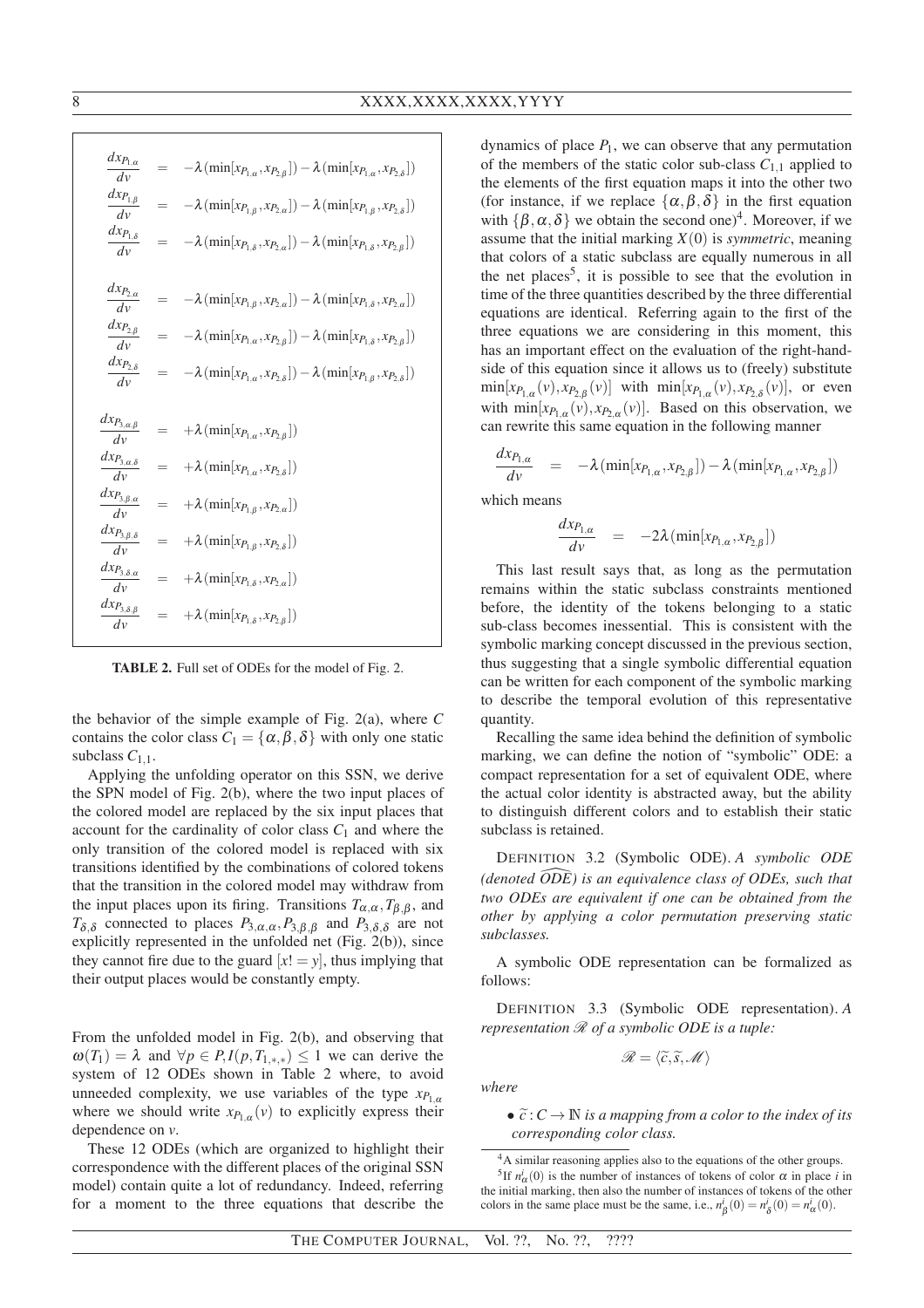- $\widetilde{s}: C \to \mathbb{N}$  *is a mapping from a color to the index of its corresponding static subclass.*
- $\mathcal{M}: \{x\} \rightarrow \{\hat{x}\}\$ is mapping from an ODE variable to *the corresponding symbolic variable in ODE such that:* [

$$
\mathcal{M}(x_{p_{i,c_1,\dots,c_n}}) = \widehat{x}_{p_{i,\mathbb{Z}_{c(c_1)},\widetilde{s(c_1)},\dots,\widetilde{s(c_n)},\widetilde{s(c_n)}}}
$$
  
where  $\forall \mathbb{Z}_{c(c),\widetilde{s(c)}^j, \mathbb{Z}_{c(c'),\widetilde{s(c')}^k}^k$   $k = j \Leftrightarrow c = c'$ 

For instance, the  $\widehat{ODE}$  corresponding to the first ODE in Table 2 is:

$$
\frac{d\widehat{x}_{P_{1,Z_{1,1}^1}}}{d\nu} = -\lambda (\min(\widehat{x}_{P_{1,Z_{1,1}^1}}, \widehat{x}_{P_{2,Z_{1,1}^2}}) - \lambda (\min(\widehat{x}_{P_{1,Z_{1,1}^1}}, \widehat{x}_{P_{2,Z_{1,1}^3}})
$$

Now we can observe that symbolic variables representing the distribution of equivalent tokens (w.r.t. a colored permutation preserving static subclasses) in a place are the same so that we can substitute all these symbolic variables with a representative one. This leads automatically to a reduction in the number of *ODEs* \.

$$
\begin{aligned} &\frac{d\widehat{x}_{P_{1,Z_{1,1}^1}}}{d\nu} = -\lambda\big(\min(\widehat{x}_{P_{1,Z_{1,1}^1}},\widehat{x}_{P_{2,Z_{1,1}^1}}) - \lambda\big(\min(\widehat{x}_{P_{1,Z_{1,1}^1}},\widehat{x}_{P_{2,Z_{1,1}^1}})\big) \\ &\frac{d\widehat{x}_{P_{2,Z_{1,1}^1}}}{d\nu} = -\lambda\big(\min(\widehat{x}_{P_{1,Z_{1,1}^1}},\widehat{x}_{P_{2,Z_{1,1}^1}}) - \lambda\big(\min(\widehat{x}_{P_{1,Z_{1,1}^1}},\widehat{x}_{P_{2,Z_{1,1}^1}})\big) \\ &\frac{d\widehat{x}_{P_{3,Z_{1,1}^1,Z_{1,1}^2}}}{d\nu} = +\lambda\big(\min(\widehat{x}_{P_{1,Z_{1,1}^1}},\widehat{x}_{P_{2,Z_{1,1}^1}})\big) \end{aligned}
$$

The symbolic "representative" ODE can be directly derived by any ODE applying the algorithm in Fig. 1. It takes in input all the variables of an ODE and replaces them with the corresponding representative symbolic variables. In details, this algorithm considers the following structured (record) types:

```
typedef struct {
```
*string place; vector*  $\langle$ *string* $\rangle$  *color;* //vector of *string* } *ODE variable*;

```
typedef struct {
       string color class;
       string subclass;
       int index;
} Z var;
```

```
struct sym ODE variable {
       string place;
        vector \langle Z_{var} \rangle sym_color; //vector of struct Z_var
};
```
Type *ODE variable* encodes an ODE variable *xpc*<sup>1</sup> ,...,*cn* , so that the field *place* stores the corresponding place name (e.g. Algorithm 1 Variable translation

## 1: **function** TRANSLATION(*vector*  $\langle$  ODE-variable $\rangle$  *O*)

 $O =$  it is vector encoding all the variables of an ODE  $S =$  it is vector encoding all the symbolic variables of an  $\widehat{ODEs}$ 2: *vector* (sym\_ODE\_variable) *S*; 3: **for**  $(int\ i = 0; \ i < O.\text{size}(); \ i++)$  do 4:  $S[i].Init(O[i]);$ 4:  $S[i].Init(O[i])$ ;<br>5: *list* (string.int 5: *list*  $\langle$ *string,int* $\rangle$  *M*=NULL;<br>6: *int*  $i = 0$ : 6:  $int j = 0;$ <br>7:  $for (int k)$ for ( *int*  $k = 0$ ;  $k < O[i]$ .color.size();  $k++$ ) do

```
8: string C = getColor(O[i].color[k]);9: string SS=getSS(O[i].color[k]);
10: S[i].sym\_color[k].color\_class = C;11: S[i].sym-color[k].subclass = SS;12: int index = M.Search(O[i].color[k]);
13: if (index == -1) then
14: M.Insert(O[i].color[k], j);
15: S[i].sym\_color[k].index = j;16: j++;
17: else
18: S[i].sym\_color[k].index = index;19: end if<br>20: end for
         end for
21: end for
22: return S;
23: end function
```
*p*) and *color* the list of the associated color (e.g.  $c_1, \ldots, c_n$ ). In the same way, type *sym ODE variable* encodes an *ODEs* \ variable, so that the field *Z*<sub>*var*</sub> encodes for each  $Z_{i,j}^k$ , their indexes  $i, j$ , and  $k$  (i.e. *color*, *subclass* and *index* respectively).

For each ODE variable, in vector *O*, the algorithm derives the corresponding symbolic variable and stores it in *S*. Hence, method Init() initializes the field *place* and the size of *Z var* according to its input ODE variable (i.e. *O*[*i*]). For each color of an ODE variable (i.e. vector *O*[i].*color*) the corresponding entry in *S*[*i*].sym\_color is updated. In details, functions getColor() and getSS() take in input a color and return its color class and static subclass as well. Finally, the index is defined using a counter (i.e. variable j ) and the list *M* to insure that same colors will have same indices.

#### 3.2. Symbolic fluidification

We now prove that the evolution in time of the quantities described by ODEs belonging to the same  $\widehat{ODE}$  are identical.

The essence of the result provided by the last set of differential equations is that in the SSNs considered in this paper, if initialized with a symmetric marking, they evolve in time (and in the average) in the same manner since as shown in Section 2 the average number of tokens in a place is the same for all colors in the same static subclass. The proof of this result can be also done via "mathematical induction" expressing the left-hand-side of the differential equations as limits of their *difference quotients*.

Consider two differential equations of the type described before, both elements of the same equivalence class (i.e.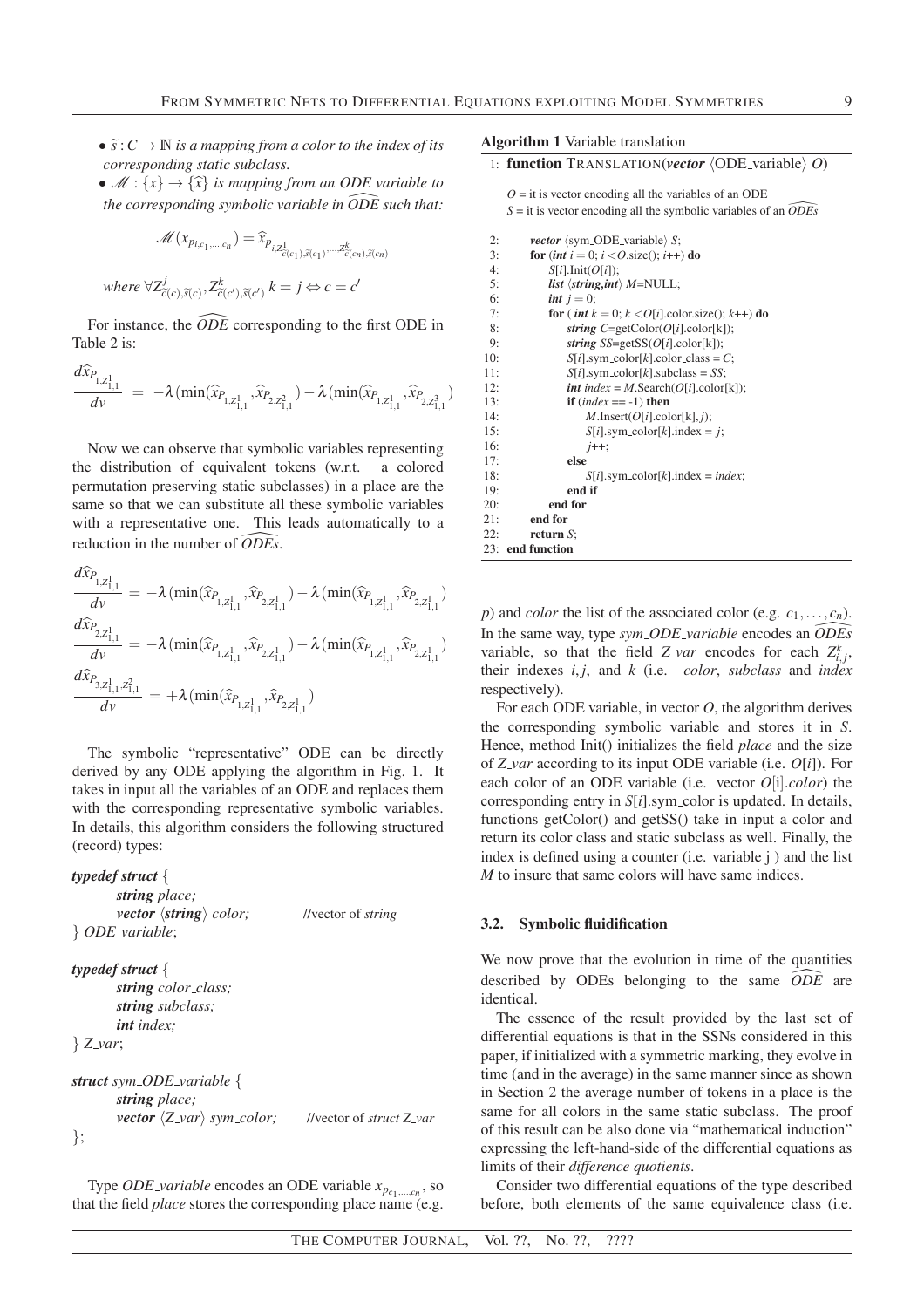belong to the same  $\widehat{ODE}$ )

$$
\frac{dx_{P_{i,c_1,...,c_n}(v)}}{dv} = \sum_{j=1}^m \omega(t_j) \min_{k:I[t_j,p_k]\neq 0} \frac{x_k(v)}{I[p_j,t_i]} (O[p_i,t_j]-I[p_i,t_j])
$$

$$
\frac{dx_{P_{i,c'_1,...,c'_n}(v)}}{dv} = \sum_{j=1}^m \omega(t_j) \min_{k:I[t_j,p_k]\neq 0} \frac{x'_k(v)}{I[p_j,t_i]} (O[p_i,t_j]-I[p_i,t_j])
$$

and rewrite them introducing their difference quotients

$$
x_{P_{i,c_1,...,c_n}}(v+\Delta) = x_{P_{i,c_1,...,c_n}}(v) + \sum_{j=1}^{m} \omega(t_j) \min_{k: I[t_j, p_k] \neq 0} \frac{x_k(v)}{I[p_j, t_i]} (O[p_i, t_j] - I[p_i, t_j])
$$

$$
x_{P_{i,c'_1,...,c'_n}}(\nu+\Delta) = x_{P_{i,c'_1,...,c'_n}}(\nu) + \sum_{j=1}^m \omega(t_j) \min_{k:I[t_j,p_k]\neq 0} \frac{x'_k(\nu)}{I[p_j,t_i]}(O[p_i,t_j]-I[p_i,t_j])
$$

We now prove that the evolution in time of the quantities described by ODEs belonging to the same  $\widehat{ODE}$  are identical.

THEOREM 3.1. Let  $dx_{P_{i,c_1,\ldots,c_n}}/dv$  and  $dx_{P_{i,c'_1,\ldots,c'_n}}/dv$  be 1 *the evolution in time of the quantity of the two colored tuples*  $\langle c_1, \ldots, c_n \rangle$  *and*  $\langle c'_1, \ldots, c'_n \rangle$  *in place P<sub>i</sub> defined by two ODEs belonging to the same*  $\widehat{ODE}$ *, then:*  $x_{P_{i,c_1,\dots,c_n}}(v) =$  $x_{P_{i,c'_1,\dots,c'_n}}(v) \Rightarrow \forall c, c', \ \tilde{c}(c) = \tilde{c}(c') \wedge \tilde{s}(c) = \tilde{s}(c').$ 

# *PROOF (by mathematical induction).*

For the basis,  $x_{P_{i,c_1,\dots,c_n}}(0) = x_{P_{i,c_1,\dots,c_n}}(0)$  is verified by the *"initial marking"* assumption. Indeed, since we consider only *symmetric* initial markings (meaning that the initial marking of each place can be expressed as a weighted sum of Cartesian products of static subclasses), we can state that, initially, the colors of a static subclass are equally numerous in all the net places.

For the inductive step, let us assume that the theorem holds at time *v*, i.e.  $x_{P_{i,c_1,\dots,c_n}}(v) = x_{P_{i,c_1,\dots,c_n}}(v)$ ; we show that it still holds at time  $v + \Delta$ . This implies to prove that the two following equations for the two quantities derived by Eq. 10 are identical.

$$
x_{P_{i,c_1,\dots,c_n}}(v) + \sum_{j=1}^m \omega(t_j) \min_{k:I[t_j,p_k]\neq 0} \frac{x_k(v)}{I[p_j,t_i]}(O[p_i,t_j]-I[p_i,t_j])
$$
  

$$
x_{P_{i,c'_1,\dots,c'_n}}(v) + \sum_{j=1}^m \omega(t_j) \min_{k:I[t_j,p_k]\neq 0} \frac{x'_k(v)}{I[p_j,t_i]}(O[p'_i,t_j]-I[p'_i,t_j])
$$

We can observe that:  $x_{P_{i,c_1,\dots,c_n}}(v)$  and  $x_{P_{i,c'_1,\dots,c'_n}}(v)$  are identical by assumption, since they are defined by ODEs of the  $\widehat{ODE}$ ; the  $\omega(t_i)$  are identical since they depend only on the static subclass involved in the transition firing; the matrices *I* and *O* are symmetric w.r.t. the color of a static subclass by definition of SSN (i.e. *I* and *O* are identical for



FIGURE 4. Framework architecture.

colors belonging to the same static subclass);  $x_j(v)$  and  $x'_j(v)$ are identical by assumption, since they represent quantities defined by ODEs belonging to the same  $\widehat{ODE}$ . Indeed, since  $x_j(v)$  and  $x'_j(v)$  appear respectively in the two above ODEs which belong to the same  $\widehat{ODE}$  by definition, then a color permutation between them preserving static subclasses must exist meaning that these quantities are also defined by two ODEs of a same  $\widehat{ODE}$ . Then, the two equations are identical.  $\Box$ 

#### 4. EXPERIMENTAL RESULTS

In this section we report a set of experiments on the SIR model (Fig. 1), which highlights how our approach is able to reach a high reduction factor (i.e. number of ODEs divided by number of corresponding *ODEs* \) automatically exploiting the behavioral symmetries of this model. These experiments have been computed with a prototype implementation based on *GreatSPN* [45] for the generation of the  $\widehat{ODE}$  system from an SSN model, and *Matlab* [46] for solving the differential equations.

The architecture of the prototype is depicted in Fig. 4 where framework components are shown by rectangles, component invocations by solid arrows, and models/data exchanges by dotted arrows. *GreatSPN* is used as graphical interface, for constructing the model, and as solution manager for activating the solution process. The solution manager executes in the correct order the framework components, and manages the models/data exchanges between them. The solution process comprises three steps:

- 1. *Unfolding* derives the unfolded GSPN model from an SNN model;
- 2. *PN2ODE* generates the ODE system from a GSPN model;
- 3. *ODE2ODE* derives *ODE* system from the input ODE system.

The generated  $\widehat{ODE}$  system is then solved using Matlab.

The first experiment that we are discussing is the simplest one and derives from a color specification that makes the model completely symmetric. In this first case, the color classes  $C_a$  and  $C_l$  are not partitioned into static subclasses.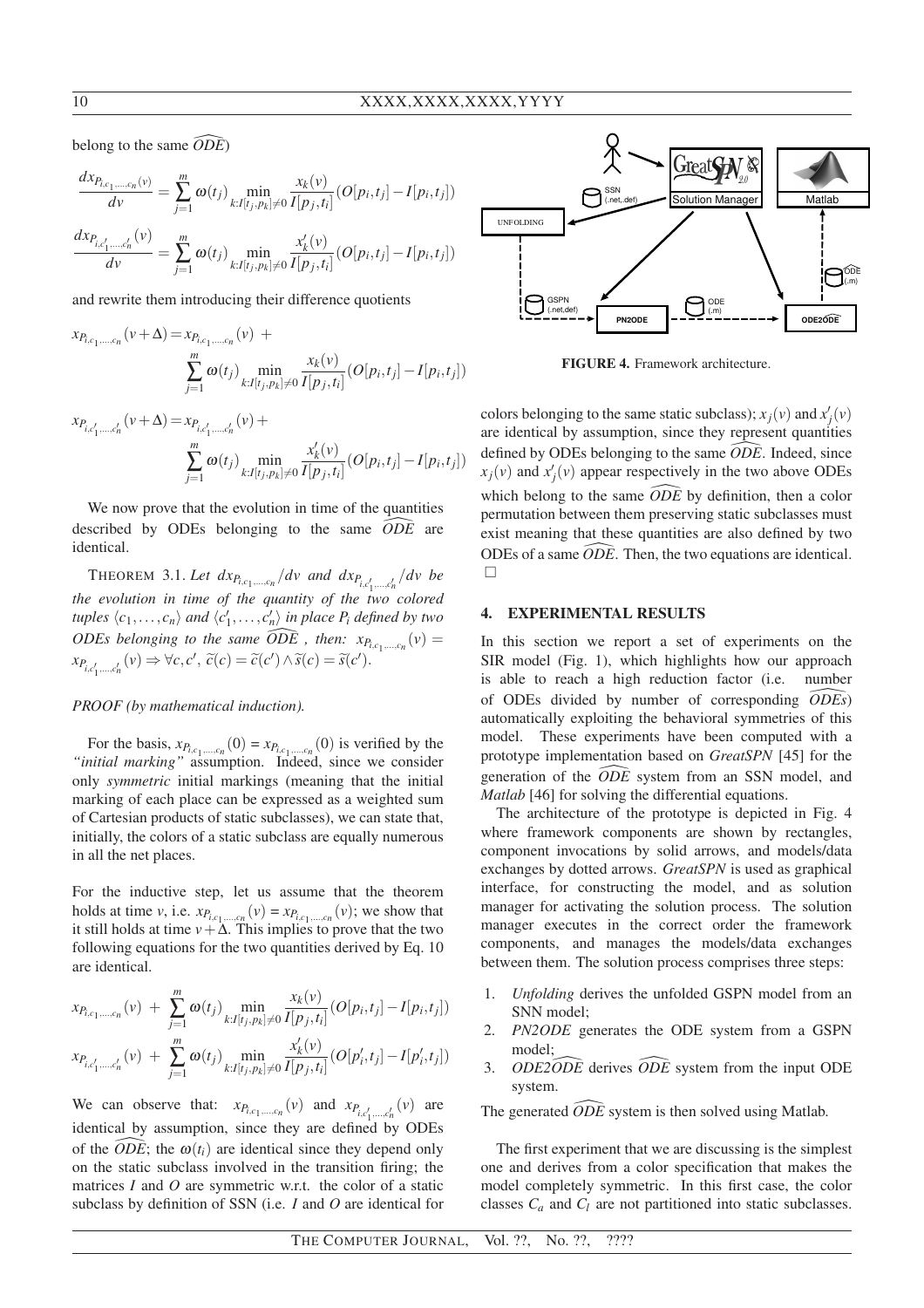

young members of the population.

(a) Epidemic diffusion in a generic zone for the (b) Epidemic diffusion in a generic zone for the (c) Epidemic diffusion in a generic zone for the old adult members of the population.

members of the population.

FIGURE 6. Temporal behavior of the epidemic in the presence of population ages with different infection rates



FIGURE 5. Epidemic diffusion in a generic zone.

| <b>Transition</b>   | rate |
|---------------------|------|
| ArriveS             | 0.5  |
| Arrivel             | 0.5  |
| <b>Becomel</b>      | 1.0  |
| <b>BecomeR</b>      | 0.5  |
| LeaveS, LeaveR      | 0.02 |
| Leavel              | 0.1  |
| MoveS, MoveI, MoveR | 1.0  |

TABLE 3. Transition rates.

In this way our lumping approach which corresponds to the definition of the symbolic marking allows to reach the highest reduction level; for instance, considering  $|C_a| = 1$ and  $|C_l| = 40$ , the corresponding ODE system comprises 121 equations, while the  $\widehat{ODE}$  is made of only 4 differential equations, thus yielding a reduction factor equal to 30.25).

The rates of the transitions specified in this first model are reported in Table 3. Assuming that 10,000 people are initially put in place *Outside*, the temporal behavior (between 0 to 50 time units) of the population in a generic zone is shown in Fig.5. Given the complete symmetry of the model with respect to the infection zones, due to the identical values of the rates associated with transitions *MoveS*, *MoveI*, and *MoveR*, the population members are equally distributed over the different infection zones and behave identically with respect to the dynamics that expresses the change of state within the *Susceptible*, *Infectious*, and *Recovered* classification. In this context, the infection peak is reached

at time 1, while the number of infected members returns to a normal level at time 10, and then remains stable.

Before discussing the results of the second experiment, it is important to observe that the temporal behavior depicted in Fig. 5 derives from the solution of the reduced set of  $\widehat{ODE}$ equations and is identical to that obtained by solving the corresponding ODE system derived from the unfolding of the model. Moreover, this same observation remains valid also for all the results obtained within the other experiments that we are discussing next.

In the second experiment we consider the population divided into three subclasses  $C_a = C_a^{young} \cup C_a^{adding} \cup C_a^{old}$ to model different immune responses associated with the people's ages. Indeed, this *C<sup>a</sup>* partition allows us to define parametric rates for the transitions *BecomeI* and *BecomeR* as follows:

$$
\omega(Becomel) = \begin{cases} 0.01 & d(x) = C_a^{\text{young}} \\ 0.1 & d(x) = C_a^{\text{adult}} \\ 1 & d(x) = C_a^{\text{old}} \end{cases}
$$

and

.

$$
\omega(BecomeR) = \begin{cases} 5 & d(x) = C_a^{young} \\ 0.5 & d(x) = C_a^{adult} \\ 0.05 & d(x) = C_a^{old} \end{cases}
$$

In this case, assuming that the population comprises 3,500 young members, 5,000 adults and 1,500 old subjects, and maintaining the subdivision of the infected area into 40 zones, the reduction factor remains equal to 30.25, but the numbers of ODEs and of  $\widehat{ODE}$  increase to 363 and 12, respectively. Again, the dynamics of the infection on the different zones remain identical and Fig. 6 reports the temporal behaviors of the epidemic among young, adult, and old members of the population. Actually, the evolution of the epidemic is quite different for the three age classes considered in this model and this is made clear by Fig. 7 which reports the time evolution of the percentages of the infected population members for each age group. Indeed, Fig. 7 shows that old members entering an infected area become quickly ill in high percentage and later-on stabilize to a percentage level that is in any case much higher than that of adult and young members. From this experiments it is clear how the introduction of static sub-classes allows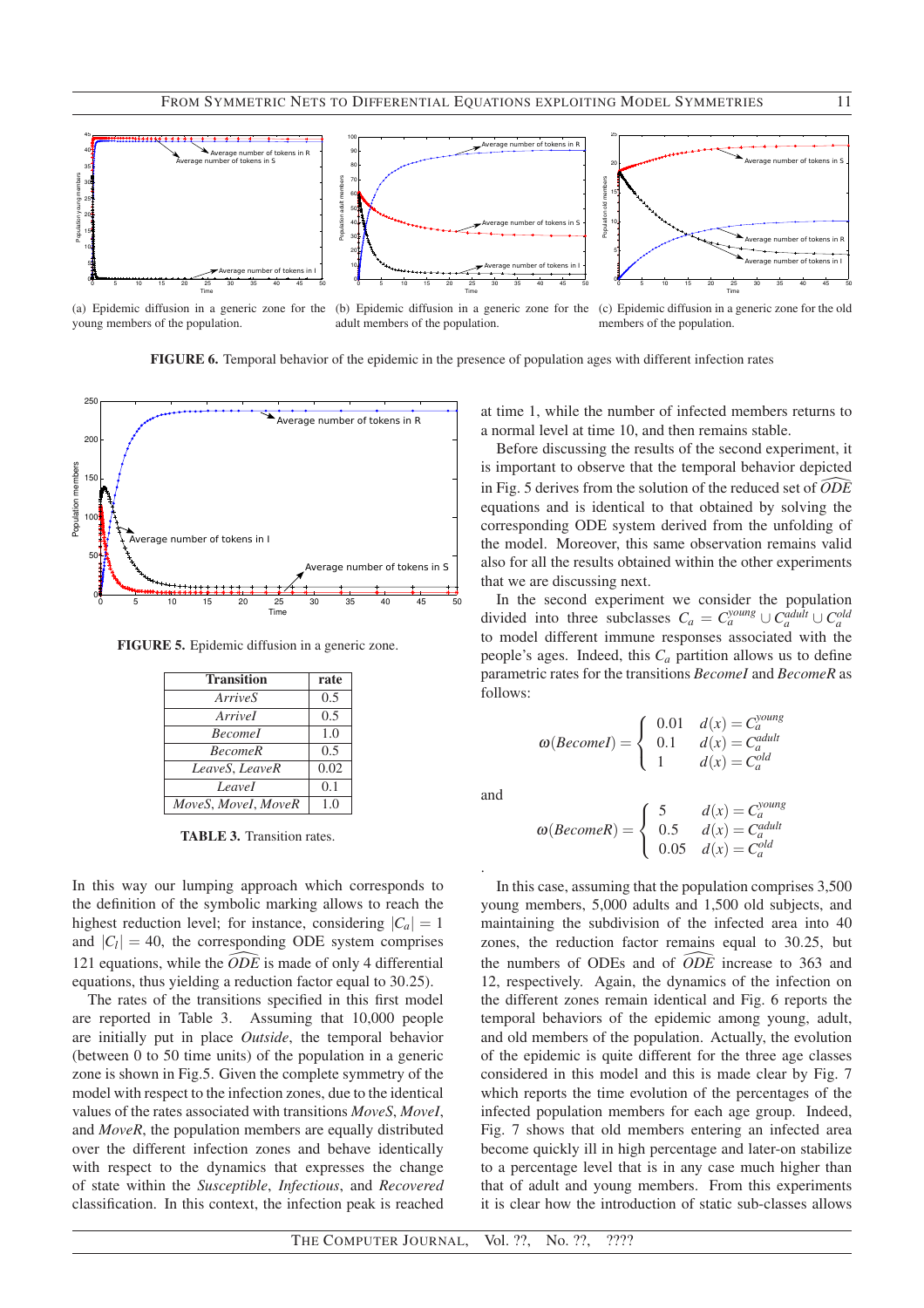

(a) Epidemic diffusion for generic young members assuming the presence of two macro-zones.

(b) Epidemic diffusion for generic adult members assuming the presence of two macro-zones.

(c) Epidemic diffusion for generic old members assuming the presence of two macro-zones.

FIGURE 8. Temporal behavior of the epidemic in the presence of population ages with different infection rates and of a hospital.



FIGURE 7. Percentage of infected population members for each considered class age.

us to "easily" consider the different infection propagation associated with the different population age.

Finally, in the last experiment we enrich our model by considering the presence of a hospital which makes one of the 40 zones considered in the previous experiments different from the others. This is reflected in the specification of our model by assuming that the infected area is sub-divided in two macro-zones so that  $C_l = C_l^{MZ_1} \cup C_l^{MZ_2}$ and  $|C_l^{MZ_1}| = 1$ ,  $|C_l^{MZ_2}| = |C_l| - 1$ ). With this subdivision we assume further that, when needed, infected members of the population can move into the macro-zone *MZ*<sup>1</sup> where the hospital is present to get specific additional help. This is reflected in our model by the modification of the specification of transition *MoveI* which is now controlled by a guard defined in the following manner:  $[d(y) = C_l^{MZ_1}]$ .

This partition of color classes reduces the symmetry of our model and thus implies a smaller reduction factor that now becomes 17.28. Indeed, the number of ODEs is still 363; while the number of  $\overline{ODE}$  is becomes now 21. In Fig. 8 the temporal behavior of infected young/adult/old population members in the unique zone in  $MZ<sub>1</sub>$  (that where the hospital is located) is compared with the corresponding behavior in a generic zone in  $MZ<sub>2</sub>$  assuming the rate of the transition *MoveI* is equal to 0.04. From this plot we observe, as expected, that the average number of infected members is

higher in the zone where a hospital is present. Moreover, this difference is more evident when we consider the member's age.

### 5. CONCLUSION AND FUTURE WORK

In this paper we have shown that models expressed with the SSN formalism and characterized by large initial markings which produce huge reachability sets, can be conveniently analyzed with the solution of a reduced set of ODEs. The possibility of representing the behavior of these types of nets with deterministic models is known as "fluidification" of the model and relies on the results expressed by Kurtz theorem which establishes the relationship existing between the solution of the system of ODEs and the average behavior of the stochastic model. A result similar to ours has already been presented in [33, 34] within the context of GPEPA [36] where replicas of identical processes are grouped together and subsequently fluidified to obtain a model which satisfies the "exact Lumpability" criteria [8, 7] and can thus be represented by a set of ODEs corresponding to the macrostates of the lumped model. The original contribution of this paper is represented by the exploitation of the symmetrical properties of SSN models to automatically construct a reduced set of ODEs that we call Symbolic Ordinary Differential Equations and which completely capture the behavior of the original model.

The power of this result is supported by the study of an epidemiological model that is represented by a relatively simple SSN, but which includes already many details that make the complexity of the analysis nontrivial. The analysis of the model is supported by a prototypical implementation that, starting from the SSN model constructed with the GreatSPN analysis tool, derives the reduced set of differential equations and prepares the specification that is subsequently passed to Mathlab for the solution of the system of ODEs. This preliminary implementation constructs also the unfolded model and the corresponding set of ODEs used for the validation of the results obtained with the reduced deterministic representation.

We are currently working at extending our approach to directly construct the reduced set of ODEs from the SSN model without performing the unfolding step: in this way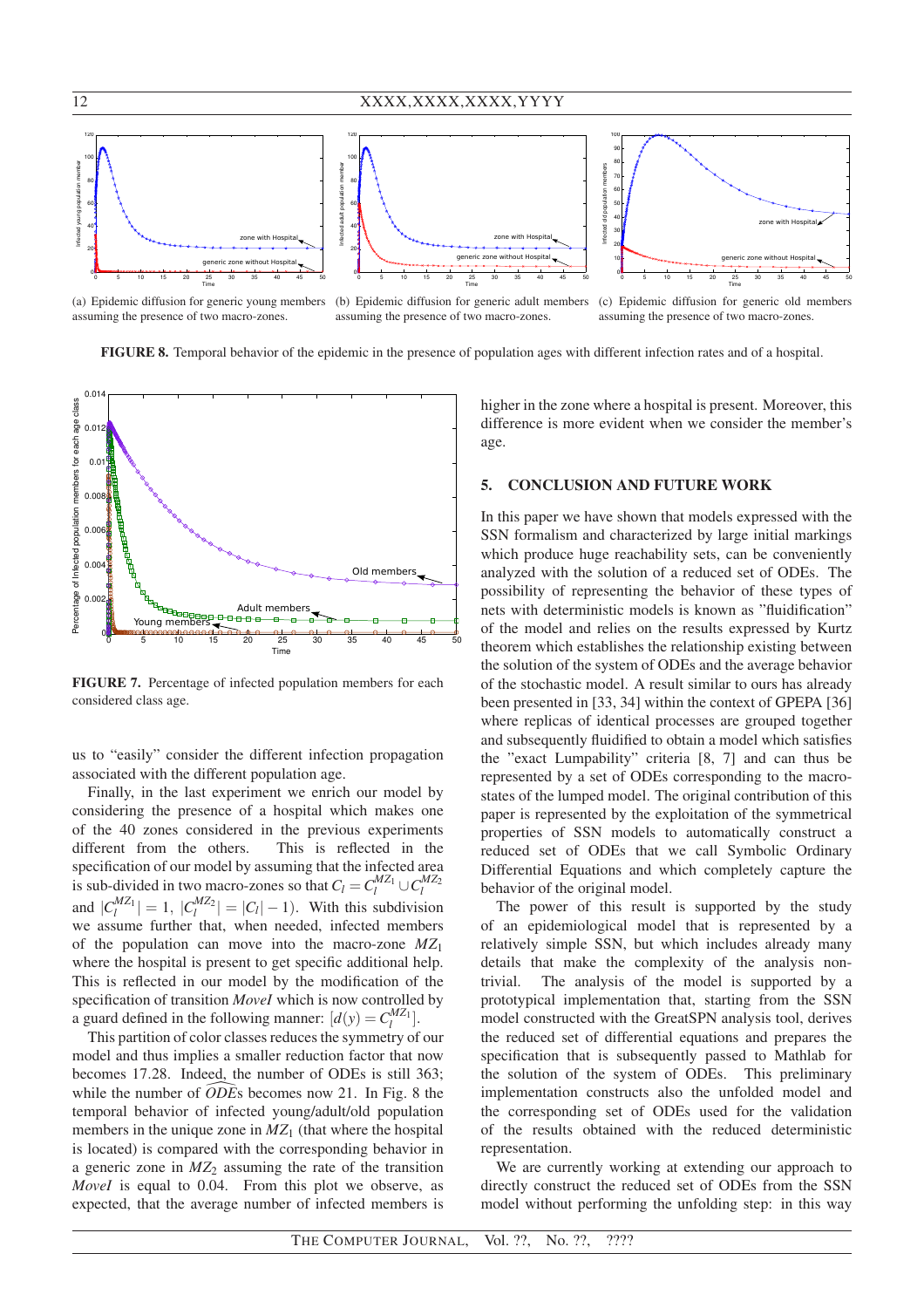symbolic ODE system shall be immediately derived from the SSN model without generating the un-reduced deterministic process.

After including this new and final step in our transformation algorithm, our future work will address the possibility of extending the method to cases in which the models exhibit only partial symmetries, and of representing these systems by means of Stochastic Ordinary Differential Equations to account for the cases in which the deterministic approximation is not suited.

Moreover, we will conduct a deeper study of the method developed by Tschaikowsky and Tribastone [33, 34] to perform a comparison among the two techniques in order to discover equivalences and differences which mighth make them better suited for the analysis of specific applications,

#### 6. ACKNOWLEDGMENTS

We wish to thank the anonymous referees for their valuable comments that helped to improve the quality of our paper. This work has been supported in part by project "AMALFI - Advanced Methodologies for the Analysis and management of Future Internet" sponsored by Universita di Torino and ` Compagnia di San Paolo, and by project grant Nr. 10-15- 1432/HICI from the King Abdulaziz University of Saudi Arabia.

#### **REFERENCES**

- [1] Ajmone Marsan, M., Balbo, G., Conte, G., Donatelli, S., and Franceschinis, G. (1995) *Modelling with Generalized Stochastic Petri Nets*. J. Wiley, New York, NY, USA.
- [2] Balbo, G. (2001) Introduction to Stochastic Petri Nets. In Brinksma, E., Hermanns, H., and Katoen, J.-P. (eds.), *Formal Methods and Performance Analysis, LNCS Vol. 2090*, May, pp. 84–155. Springer-Verlag, Berlin, Germany.
- [3] Molloy, M. K. (1982) Performance analysis using stochastic petri nets. *IEEE Transactions on Computers*, 31, 913–917.
- [4] Baarir, S., Beccuti, M., Dutheillet, C., Franceschinis, G., and Haddad, S. (2011) Lumping partially symmetrical stochastic models. *Performance Evaluation*, 68, 21 – 44.
- [5] Gilmore, S., Hillston, J., and Ribaudo, M. (2001) An efficient algorithm for aggregating PEPA models. *Software Engineering, IEEE Transactions*, 27, 449–464.
- [6] Sanders, W. H. and Meyer, J. F. (2006) Reduced base model construction methods for stochastic activity networks. *IEEE J.Sel. A. Commun.*, 9, 25–36.
- [7] Kemeny, J. and Snell, J. (1960) *Finite Markov Chains*. Van Nostrand, Princeton, NJ.
- [8] Buchholz, P. (1993) Aggregation and reduction techniques for hierarchical GCSPNS. *Proc. of 5th International Workshop on Petri Nets and Performance Models*, Toulouse, France, oct., pp. 23–32. IEEE Computer Society.
- [9] Valmari, A. (1991) Stubborn Set of Colored Petri Nets. *ICATPN 91*, Gjern, Denmark, June, pp. 102–121. IEEE Computer Society.
- [10] Holzmann, G. J. (1998) An Analysis of Bitstate Hashing. *Form. Methods Syst. Des.*, 13, 289–307.
- [11] Knottenbelt, W., Harrison, P., Mestern, M., and Kritzinger, P. (2000) A probabilistic dynamic technique for the distributed

generation of very large state spaces. *Performance Evaluation*, 39, 127 – 148.

- [12] Ciardo, G., Zhao, Y., and Jin, X. (2012) Ten Years of Saturation: A Petri Net Perspective. *T. Petri Nets and Other Models of Concurrency*, 5, 51–95.
- [13] Hermanns, H., Kwiatkowska, M., Norman, G., Parker, D., and Siegle, M. (2003) On the use of MTBDDs for Performability Analysis and Verification of Stochastic Systems. *Journal of Logic and Algebraic Programming: Special Issue on Probabilistic Techniques for the Design and Analysis of Systems*, 56, 23–67.
- [14] Davies, I., Knottenbelt, W. J., and Kritzinger, P. S. (2002) Symbolic methods for the state space exploration of gspn models. *Proc. 12th International Conference on Modelling Techniques and Tools for Computer Performance Evaluation (TOOLS'02), volume 2324 of LNCS*, London, UK, April, pp. 188–199. Springer.
- [15] Boudewijn, A. B., Bell, E., and Haverkort, B. R. (2001) Serial And Parallel Out-Of-Core Solution of Linear Systems arising from Generalised Stochastic Petri Nets. *In Proc. High Performance Computing 2001*, Hyderabad, India, Dec., pp. 22–26. Springer.
- [16] Deavours, D. D. and Sanders, W. H. (1997) An efficient diskbased tool for solving very large Markov models. *Proc. 9th Int. Conf. on Modelling Techniques and Tools for Computer Performance Evaluation*, Saint Malo, France, June, pp. 58– 71. Springer-Verlag.
- [17] Kwiatkowska, M. Z. and Mehmood, R. (2002) Out-of-Core Solution of Large Linear Systems of Equations Arising from Stochastic Modelling. *Proceedings of the Second Joint International Workshop on Process Algebra and Probabilistic Methods, Performance Modeling and Verification*, London, UK, UK, July PAPM-PROBMIV '02, pp. 135–151. Springer-Verlag.
- [18] Allmaier, S. C., Kowarschik, M., and Horton, G. (1997) State Space Construction and Steady-State Solution of GSPNs on a Shared-Memory Multiprocessor. *in Proc. IEEE Int. Workshop Petri Nets and Performance Models (PNPM '97*, Saint Malo, France, June, pp. 112–121. IEEE Computer Society.
- [19] Caselli, S., Conte, G., and Marenzoni, P. (1995) Parallel state space exploration for GSPN models. In De Michelis, G. and Diaz, M. (eds.), *Application and Theory of Petri Nets 1995*, Lecture Notes in Computer Science, 935, pp. 181–200. Springer Berlin Heidelberg, Turin, Italy.
- [20] Coleman, J. L., Henderson, W., and Taylor, P. G. (1996) Product form equilibrium distributions and a convolution algorithm for Stochastic Petri nets. *Performance Evaluation*, 26, 159–180.
- [21] Boucherie, R. J. (1994) A characterisation of independence for competing Markov chains with applications to stochastic Petri nets. *IEEE Transactions on Software Engineering*, 20, 536–544.
- [22] Balbo, G., Bruell, S., and Sereno, M. (1994) Arrival theorems for product-form stochastic Petri Nets. *ACM SIGMETRICS*, Nashville, Tennessee (USA), May, pp. 87–97. ACM.
- [23] Fishman, G. S. (1978) *Principles of Discrete Event Simulation*. John Wiley & Sons, Inc., New York, NY, USA.
- [24] Gaeta, R. (1996) Efficient Discrete-Event Simulation of Colored Petri Nets. *IEEE Transactions on Software Engineering*, 22, 629–639.